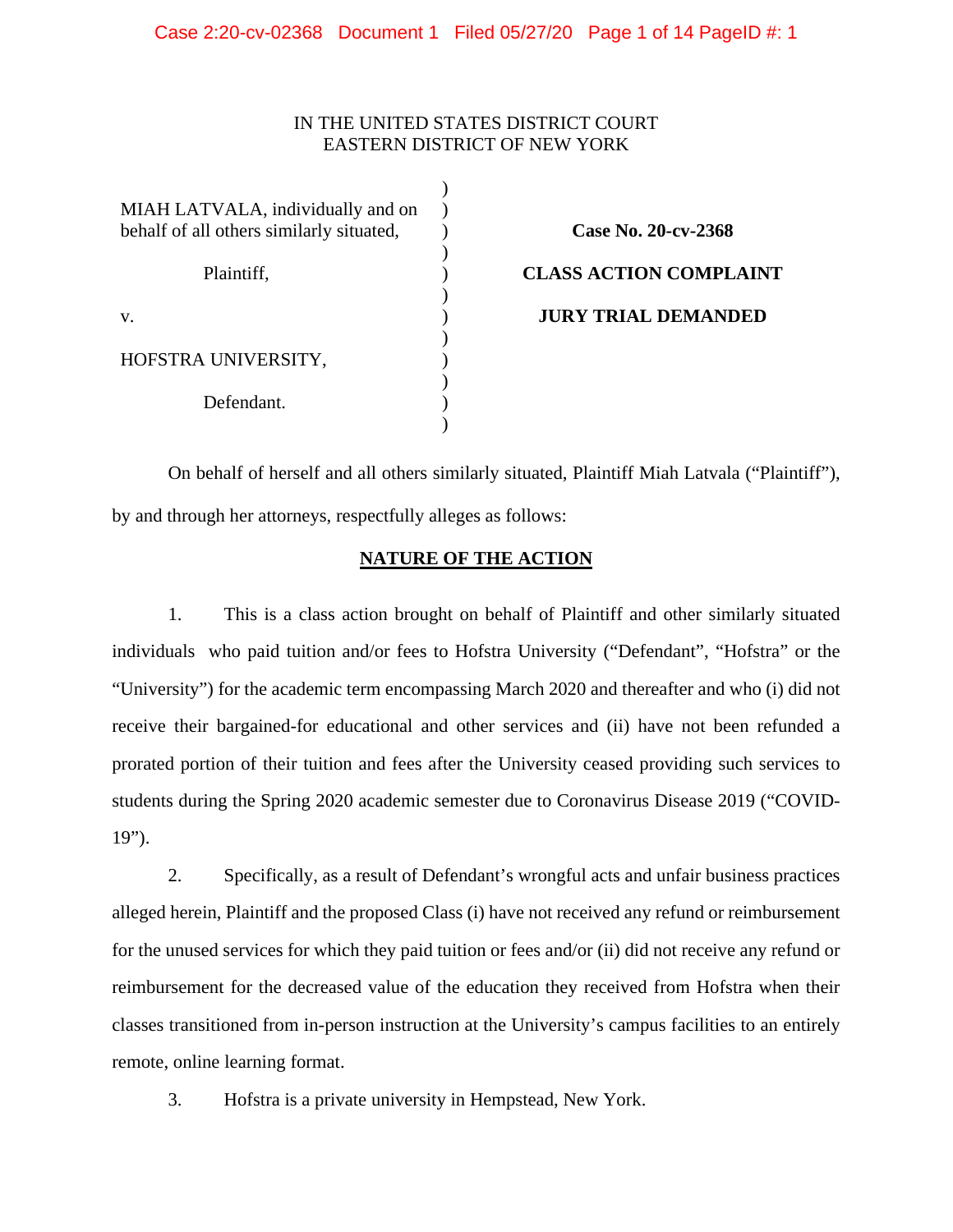#### Case 2:20-cv-02368 Document 1 Filed 05/27/20 Page 2 of 14 PageID #: 2

4. In 2019, Hofstra enrolled more than 10,000 undergraduate and graduate students.

5. Hofstra has an endowment of over \$600 million.

6. The estimated undergraduate tuition at Hofstra is over \$49,000, including fees, but not including room and board.<sup>[1](#page-1-0)</sup>

7. In response to COVID-19, on or around March 8, 2020, Hofstra students received notice that all in-person classes were temporarily suspended. That temporarily suspension was eventually made permanent, and Hofstra began offering classes online on March 23, 2020 cancelled all in-person classes. Hofstra has suspended access to virtually all on-campus resources, including gyms and libraries.

8. Hofstra has not provided any in-person classes since March 6, 2020. Since then, Hofstra has offered less valuable online classes instead of the bargained-for in-person instruction. Consequently, since March 23, 2020, Defendant has not provided the education, services, facilities, technology, access or opportunities for which Plaintiff and the Class paid. Moreover, Defendant has failed to compensate Plaintiff and the Class for the diminished value and damages they have suffered as a result of Defendant's actions.

9. Hofstra also has received over *\$6 million* in government funding through the Coronavirus Aid, Relief, and Economic Security Act (CARES) Act, half of which is federally mandated to go toward students who are in need of emergency financial assistance.

10. Despite receiving this influx of federal funds, Defendant refuses to refund or reimburse Plaintiff and similarly-situated Hofstra students the fees they paid for the education and other services they are not being provided, including fees for libraries and gyms they can no longer access.

11. Defendant also refuses to refund or reimburse Plaintiff and similarly situated students for tuition paid for classes that Hofstra is currently providing to them that are substantially less valuable than the classes promised.

<span id="page-1-0"></span><sup>&</sup>lt;sup>1</sup> Hofstra University Admissions – "What Does it Cost to Attend Hofstra?" [https://www.hofstra.edu/admission/adm\\_costofattendance.html](https://www.hofstra.edu/admission/adm_costofattendance.html) (site last visited May 27, 2020)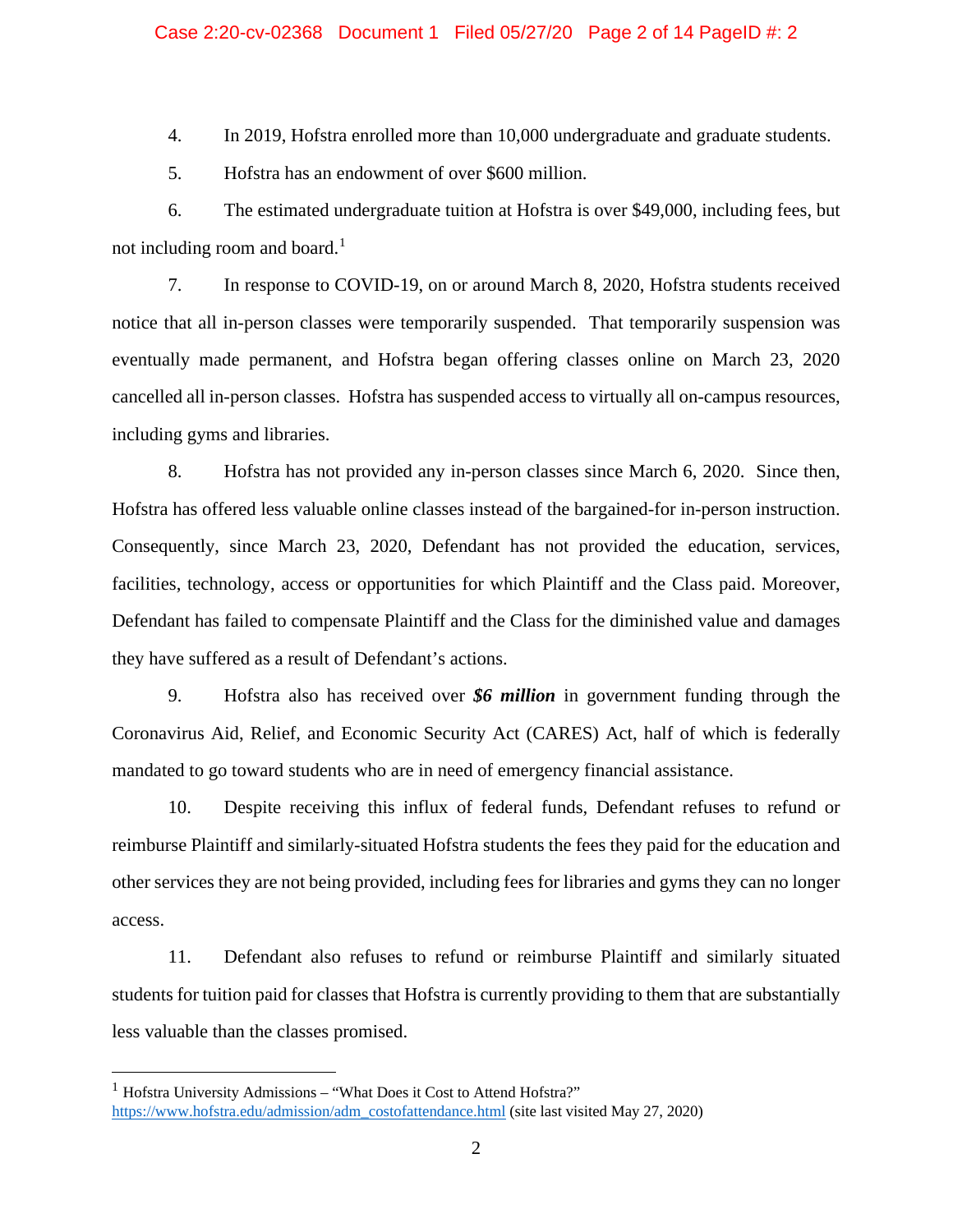#### Case 2:20-cv-02368 Document 1 Filed 05/27/20 Page 3 of 14 PageID #: 3

12. Plaintiff and other Class members have lost the benefits of the education, services, and other experiences that the University promised. Despite failing to fulfill their obligations, Defendant is currently unlawfully retaining and refusing to fully or partially refund Plaintiff's Spring 2020 term tuition and fees despite the dramatically lower quality and less valuable education now being provided, and despite the complete cessation of many of the services for which Plaintiff was charged a specific fee.

13. Essentially, students have paid Defendant for access to buildings they can no longer enter and activities that are not available. Hofstra is thus profiting from COVID-19 while further burdening students and their families, many of whom have borne the brunt of the pandemic, themselves been laid off, or who are ill or suffering from financial setbacks. The result is an enormous windfall to Defendant. Both contract and equity demand that Defendant disgorge these funds.

14. Plaintiff and similarly situated Hofstra students seek disgorgement of their payments for unused services and to refund their tuition for substandard classes. Plaintiff brings this class action for injunctive, declaratory, and equitable relief, and any other available remedies, resulting from Defendant's illegal, inequitable, and unfair retention of the funds paid by Plaintiff and the other students in the proposed Class.

15. Specifically, this lawsuit seeks disgorgement and monetary damages in the amount of prorated, unused amounts of tuition and fees that Plaintiff and the other Class members paid, which benefits will not be provided by Defendant, including the difference in value between the live in-person classes for which Spring 2020 term students enrolled and for which they paid at the start of the Spring 2020 and subsequent terms, compared to the lesser online versions of classes Hofstra has been providing to them since mid-March 2020.

#### **PARTIES**

16. Plaintiff Miah Latvala is an adult individual residing in New York State. Plaintiff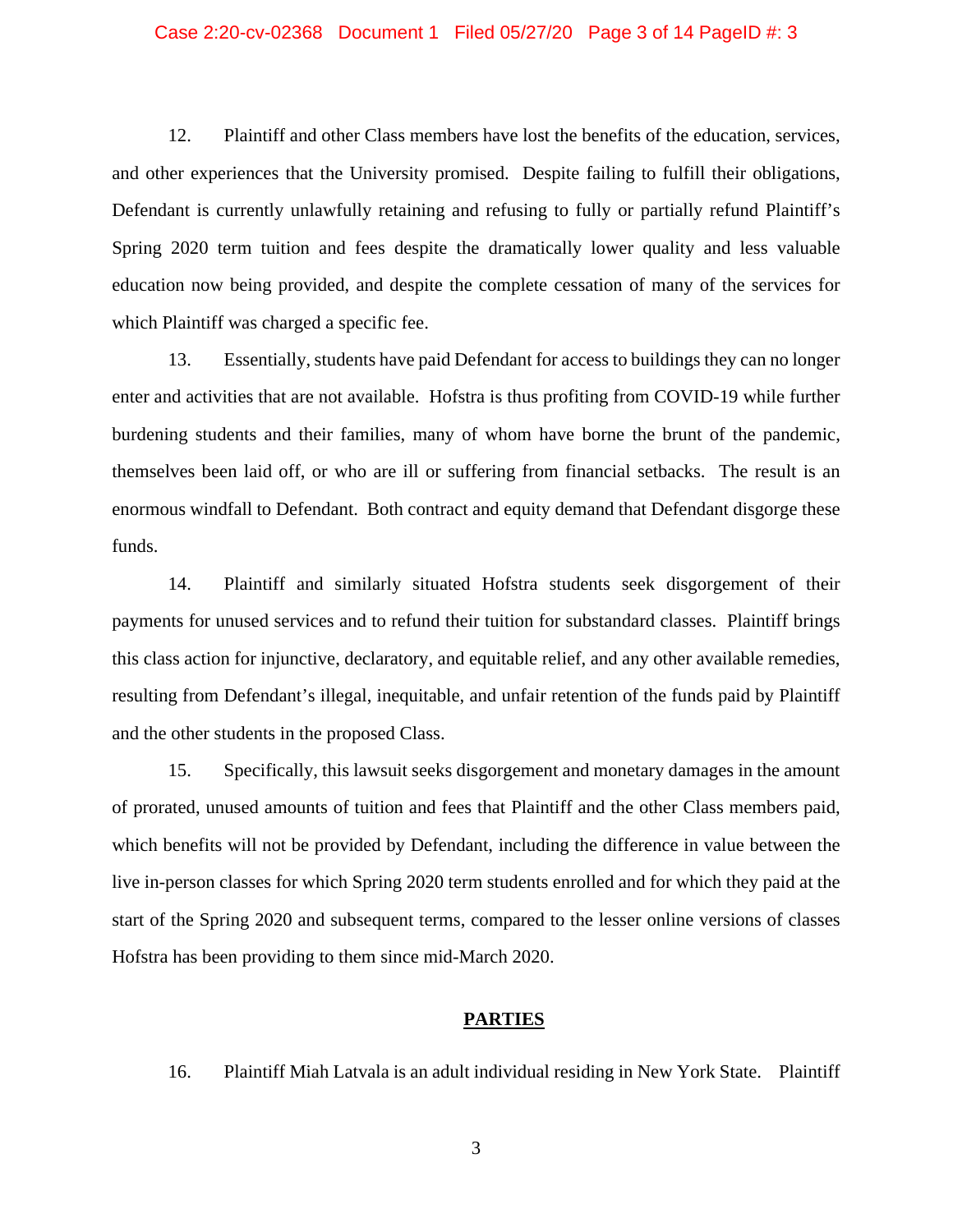is enrolled as an undergraduate at Hofstra.

17. Defendant Hofstra University is a private university with its principal place of business in Hempstead, New York.

#### **JURISDICTION AND VENUE**

18. This Court has original jurisdiction under 28 U.S.C. § 1332(d)(2)(A), as modified by the Class Action Fairness Act of 2005, because the matter in controversy exceeds \$5,000,000, exclusive of interests and costs, and because at least one member of the Class defined below is a citizen of a state other than New York.

19. This Court has personal jurisdiction over Defendant because Defendant maintains its principal place of business in this judicial district.

20. Venue is proper in this district pursuant to 28 U.S.C. § 1391(b)(1), because Defendant resides in this District and are Plaintiff is a resident of the state in which the District is located.

#### **STATEMENT OF FACTS**

#### **A. The COVID-19 Pandemic**

21. In late 2019, the Chinese government confirmed several cases of a novel illness causing pneumonia-like symptoms. The illness was subsequently identified as COVID-19. By January 2020, the U.S. government confirmed several domestic cases.

22. COVID-19 spread rapidly throughout the world in the beginning months of 2020. Millions have now been infected. The World Health Organization characterized COVID-19 as a "public health emergency of international concern" in late January and as a pandemic on March 11.

23. Because the virus that causes COVID-19 is highly infectious, and because the illness can be severe or fatal, federal, state, and local governments in the United States have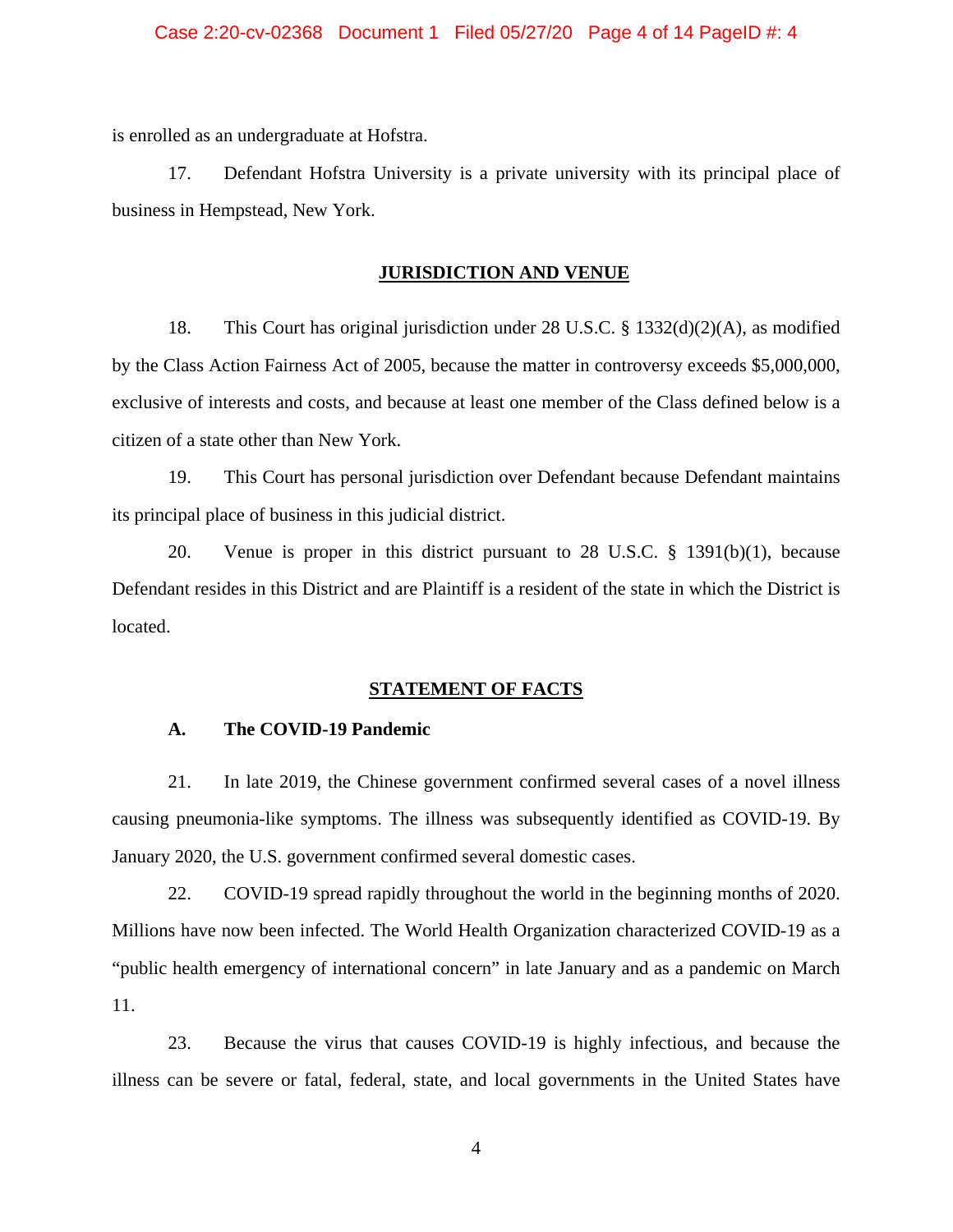#### Case 2:20-cv-02368 Document 1 Filed 05/27/20 Page 5 of 14 PageID #: 5

implemented travel restrictions and shelter-in-place or stay-at-home orders. As of the filing of this Complaint, the vast majority of states have ordered their citizens to shelter in place for protection of their personal health and safety and that of the broader public.

#### **B. Hofstra Continues to Assess Fees Amidst the Pandemic**

24. Despite the fact that Defendant transitioned its classes online and required students to shelter in place, Defendant continued to assess and collect fees for services that Plaintiff and similarly situated students could not access or use.

25. Despite Defendant's large endowment and receipt of \$6 million of aid through the CARES Act, Hofstra has decided to pass the financial burden imposed by the COVID-19 crisis onto students like Plaintiff.

26. Plaintiff paid a variety of fees for the Spring term, many of which were for services Plaintiff can no longer use. For example, Plaintiff paid "Residence Life" fees, "Student Activity" fees, "Technology" fees, and "University" fees. These fees financed gyms and libraries that Plaintiff could not access, and events which did not occur.

27. Plaintiff has not attended any in-person classes since March 6, 2020. Instead, all classes in which she was enrolled moved online and were of inferior quality to the live instruction for which she paid and expected to receive.

28. Plaintiff has neither received nor been offered any refund or reimbursement for the tuition or fees that she paid for in-person, on campus education during the Spring 2020 term at Hofstra.<sup>[2](#page-4-0)</sup>

29. As a result of the closure of Hofstra, Defendant has not delivered the educational services, facilities, programs, and opportunities for which Plaintiff and students in the proposed Class contracted and paid. Plaintiff and the proposed Class are therefore entitled to a full refund of that portion of the fees and tuition for the latter half of the Spring 2020 semester that pertain to

<span id="page-4-0"></span><sup>2</sup> Plaintiff has received a partial refund for her room and board expenses.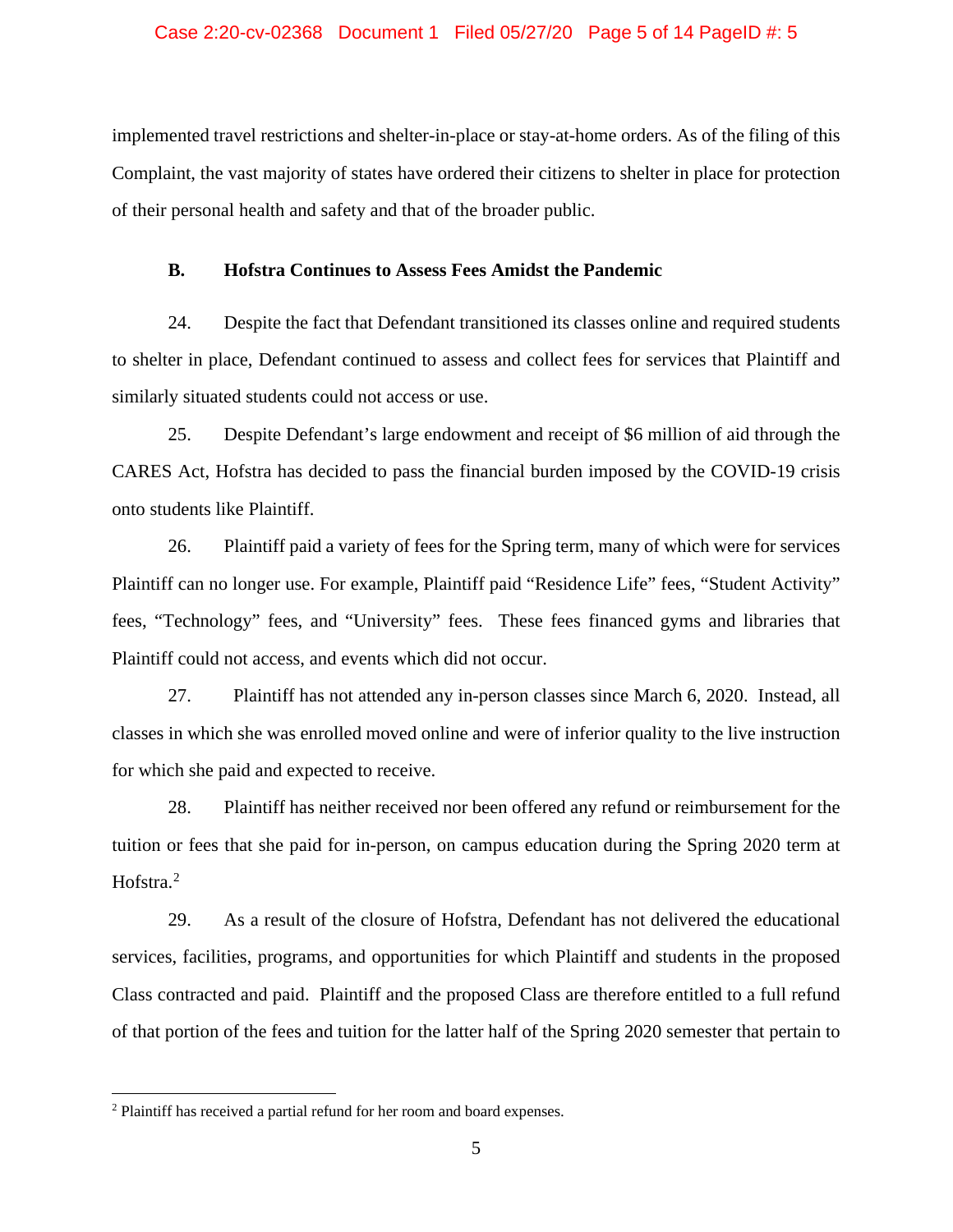#### Case 2:20-cv-02368 Document 1 Filed 05/27/20 Page 6 of 14 PageID #: 6

educational services Defendant did not provide, or which Defendant provided in a severely diminished manner.

30. The remote, online learning "classes" offered to Spring 2020 students since March deprive students of in-person learning from their peers and school faculty. The move to these remote classes also deprives students of access to the facilities, materials, and opportunities only offered on Hofstra's physical (as opposed to virtual) campus.

31. The online classes Plaintiff and her peers have been provided are not equivalent to the in-person, campus experience that Plaintiff and other Hofstra students chose for their university education. The tuition and fees Hofstra charged were predicated on access to and constant interaction with and feedback from peers, mentors, professors and guest lecturers; access to technology, libraries, and laboratories; spectator sports and athletic programs; student government and health services; and extracurricular groups and learning, among other things.

32. Universities and colleges that offer both in person and online education generally charge less for online classes than they do for in person classes.

33. In instances where online degree programs are similarly priced to in-person degree alternatives from the same academic institution, the online offering includes a variety of additional goods and services, such as in-person internship and practicum opportunities, additional asynchronous instruction (i.e. instruction not offered through a live video channel), and small class sizes to ensure the quality of the online synchronous classes.

34. Hofstra offered none of the additional supports or services that traditionally accompany classes that are intended to be conducted online from inception. Class sizes remained the same, and no additional practical or in person services were offered. Plaintiff specifically had difficulty receiving subject matter assistance from professors or from tutoring centers, has found that online classes simply do not measure up to the in-person experience, and has also had difficulty contacting and receiving assistance from the financial aid office.

35. Through this lawsuit, Plaintiff seeks—for herself and the other Class members—a refund of a percentage of her tuition and fees.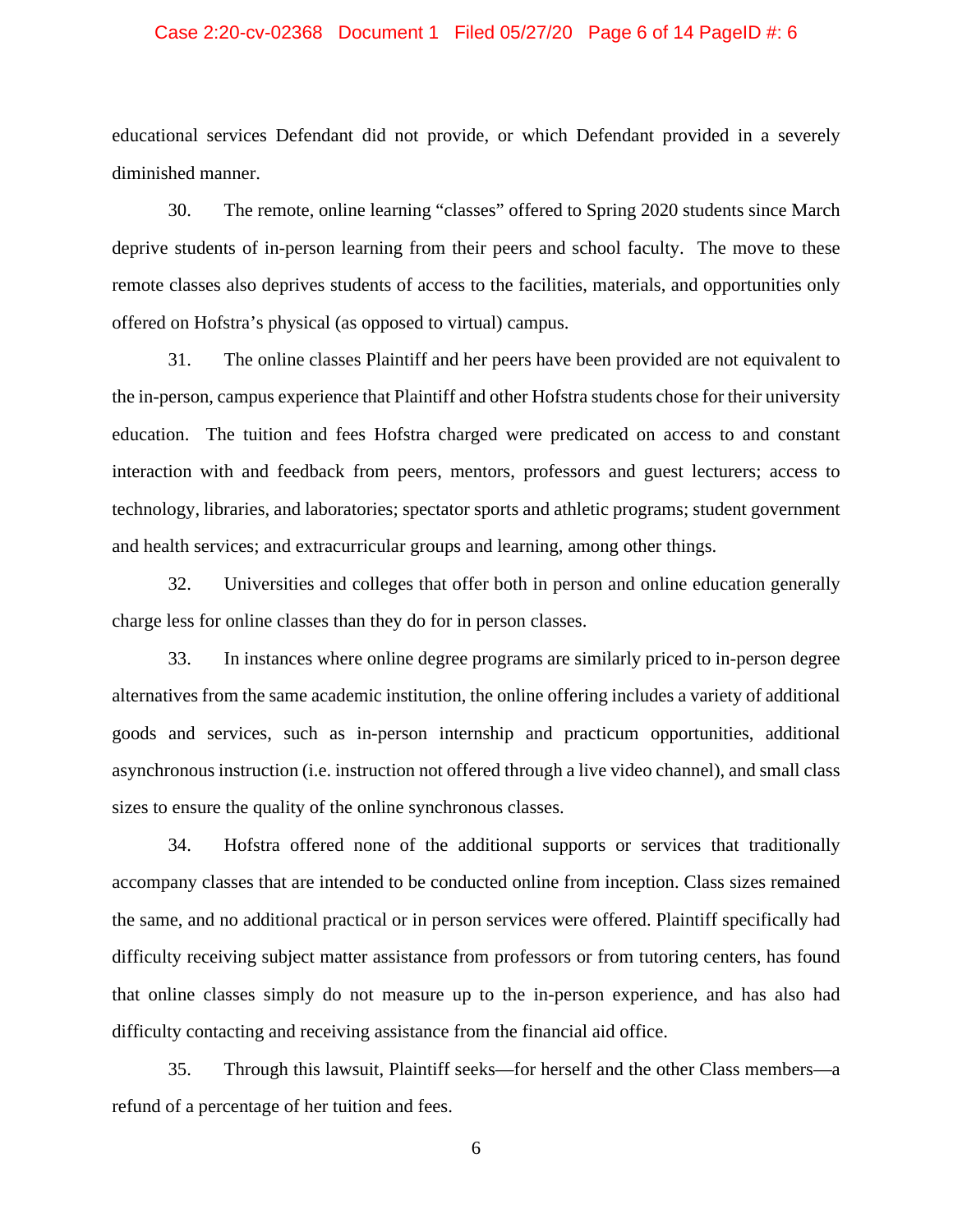#### **CLASS ACTION ALLEGATIONS**

36. Plaintiff incorporates by reference all preceding paragraphs as alleged above.

37. Pursuant to Fed. R. Civ. P.  $23(a)$ , (b)(2), (b)(3), and/or (c)(4), Plaintiff brings this action on behalf of herself and the following Class:

All persons in the United States who paid Hofstra University tuition and/or fees for in-person education for the academic term including March 2020 or for any academic term thereafter during which Hofstra failed to provide in person educational services.

The following persons and entities are excluded from the Class: Defendant and its officers, directors, employees, subsidiaries, and affiliates; all judges assigned to this case and any members of their immediate families; and the parties' counsel in this litigation. Plaintiff reserves the right to modify, change, or expand the class definition, including by proposing additional subclasses, based upon discovery and further investigation.

38. A class action is a superior means to ensure the fair and efficient adjudication of this case. The damages suffered by individual Class members are relatively small compared to the burden and expense of individual litigation of the claims described herein against Defendant. Moreover, individualized actions would run the risk of creating inconsistent or contradictory judgments arising from the same set of facts and would increase the likely delay and expense to all parties involved and the Court itself. By contrast, by proceeding as a class action, the claims at issue can be adjudicated efficiently through economies of scale.

39. **Numerosity.** In accordance with Fed. R. Civ. P. 23(a)(1), the members the proposed Class are so numerous and geographically dispersed that individual joinder of all Class members is impracticable. Although the precise number of Class members is unknown presently to Plaintiff, the Class is presumed to number more than 10,000 people and is easily ascertainable through enrollment and financial records maintained by Defendant.

40. **Commonality and Predominance.** In accordance with Fed. R. Civ. P 23(a)(1)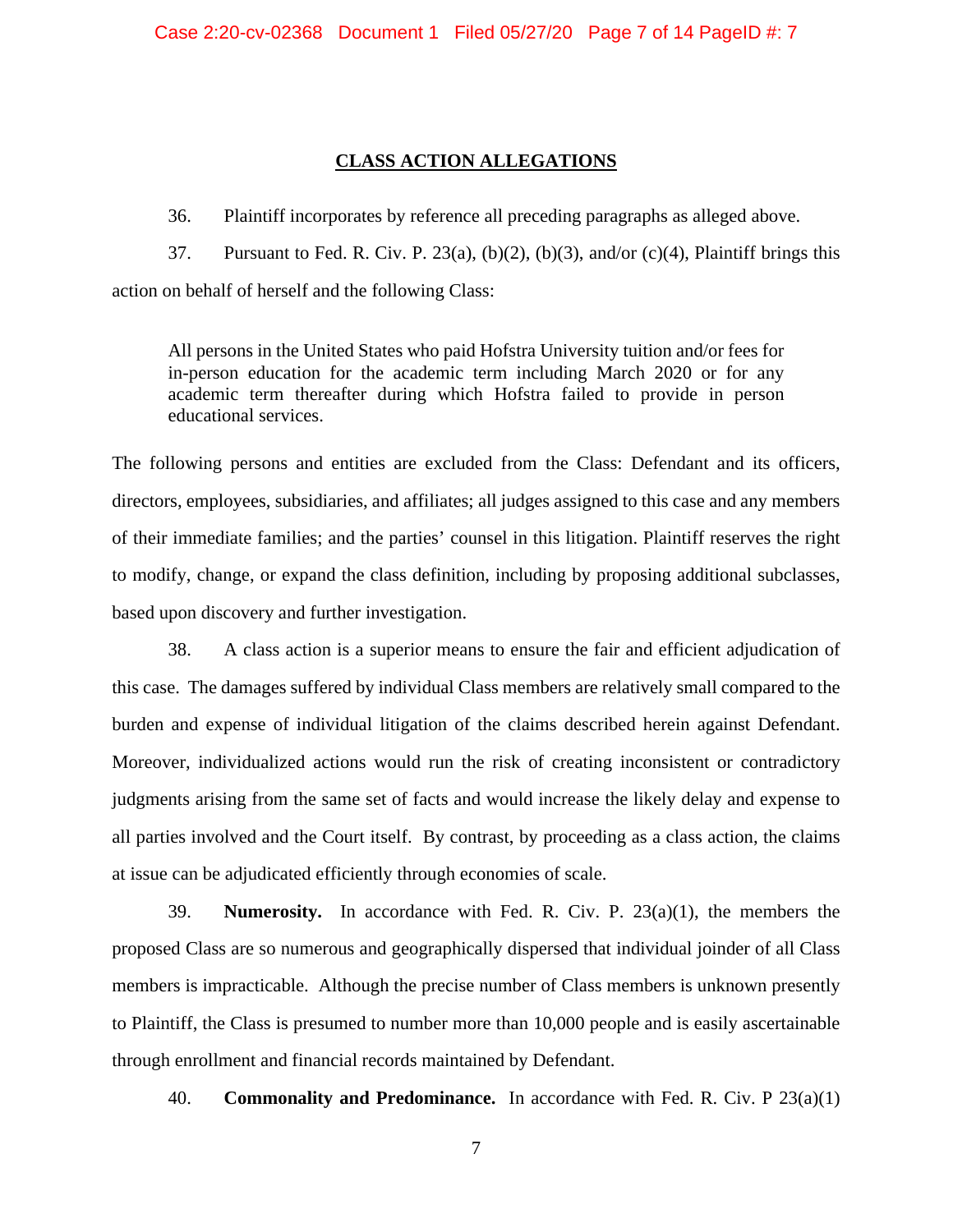#### Case 2:20-cv-02368 Document 1 Filed 05/27/20 Page 8 of 14 PageID #: 8

and (b)(3), this action involves questions of law and fact common to the Class that predominate over any individual questions specific to any Class member. These include:

a. whether Defendant accepted money from the Class;

b. whether Defendant retained money from the Class for services they did not render, or only partially rendered;

c. whether Defendant entered into a contract with the Class;

d. whether Defendant breached their contract with the Class;

e. whether Defendant's failure to refund tuition and fees was appropriate;

f. whether Defendant benefited from the money they accepted from the Class;

g. whether the educational and other services Defendant provided to the Class were commensurate with their price;

h. whether certification of the Class is appropriate under Fed. R. Civ. P. 23;

i. whether Class members are entitled to declaratory, equitable, or injunctive relief, and/or other relief; and

j. the amount and nature of relief to be awarded to Plaintiff and the other Class members.

41. **Typicality.** Pursuant to Fed. R. Civ. P. 23(a)(3), Plaintiff's claims are typical of the other Class members' claims because Plaintiff and the other Class members each paid for certain costs associated with Hofstra's Spring 2020 term but were not provided the services that those costs were meant to cover. Each suffered damages in the form of their lost tuition, fees, and other monies paid to Defendant, and the claims all arise from the same Hofstra practices and course of conduct. There are no defenses available that are unique to the Plaintiff.

42. **Adequacy of Representation.** In accordance with Fed. R. Civ. P 23(a)(4), Plaintiff is an adequate Class representative because her interests do not conflict with the interests of the other proposed Class members. Moreover, Plaintiff has retained counsel competent and experienced in complex class action litigation, and she intends to prosecute this action vigorously on behalf of her fellow Class members. Plaintiff has no interests that are antagonistic to those of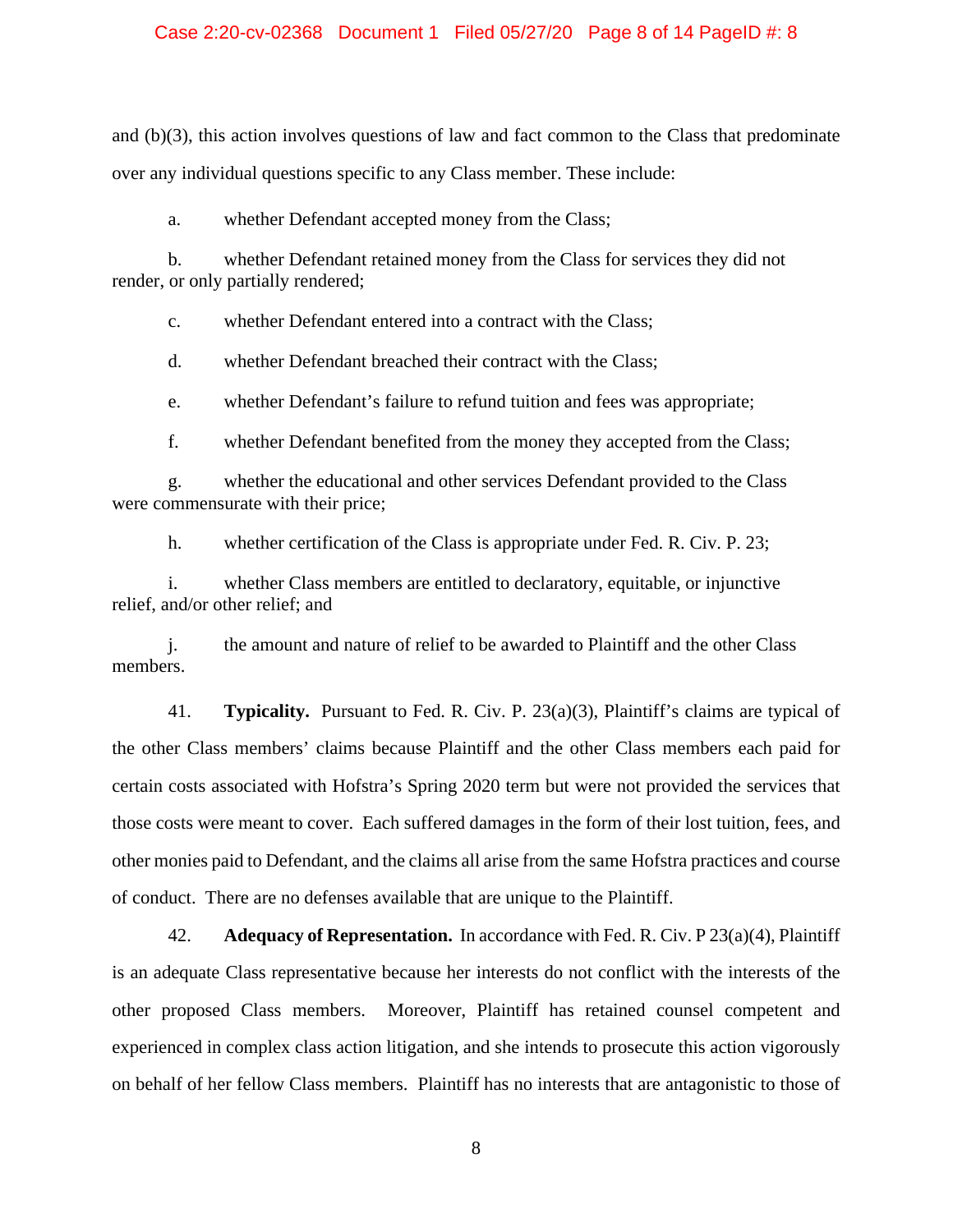the Class and she will fairly and adequately protect the proposed Class' rights along with counsel.

#### **COUNT I**

#### **Breach of Contract**

43. Plaintiff repeats and re-alleges the allegations in the preceding paragraphs as if fully alleged herein.

44. Plaintiff brings this claim individually and on behalf of the other members of the Class.

45. Plaintiff and the other members of the Class entered into binding contracts with the Defendant which provided that Plaintiff and the other members of the Class would pay tuition and fees in exchange for on-campus in-person educational, social, athletic, and other experiences.

46. As part of their contracts with Hofstra, and, in exchange for adequate consideration that Plaintiff and members of the proposed Class provided, Defendant promised to on-campus inperson educational, social, athletic, and other experiences.

47. Defendant failed to provide the services that it was obligated to provide under its contracts with Plaintiff and the proposed Class. Defendant has retained tuition and fee payments paid by Plaintiff and the other members of the Class for the Spring 2020 term without providing them the promised benefits, instead providing those benefits for only a portion of the Spring term.

48. By contrast, Plaintiff and the other members of the Class fulfilled their end of the bargain when they paid the monies due and owing for their full tuition, and fees for the semester.

49. The tuition and fees plan payments that Plaintiff and the proposed Class paid were intended to cover in-person educational and extra-curricular services from January through May 2020. Defendant, however, failed to provide the services due under the contracts for that entire time period, yet have improperly retained the funds Plaintiff and the proposed Class paid for their Spring 2020 tuition and fees plans without providing them the services and other benefits due under the contracts.

50. Plaintiff and members of the Class have suffered damages as a direct and proximate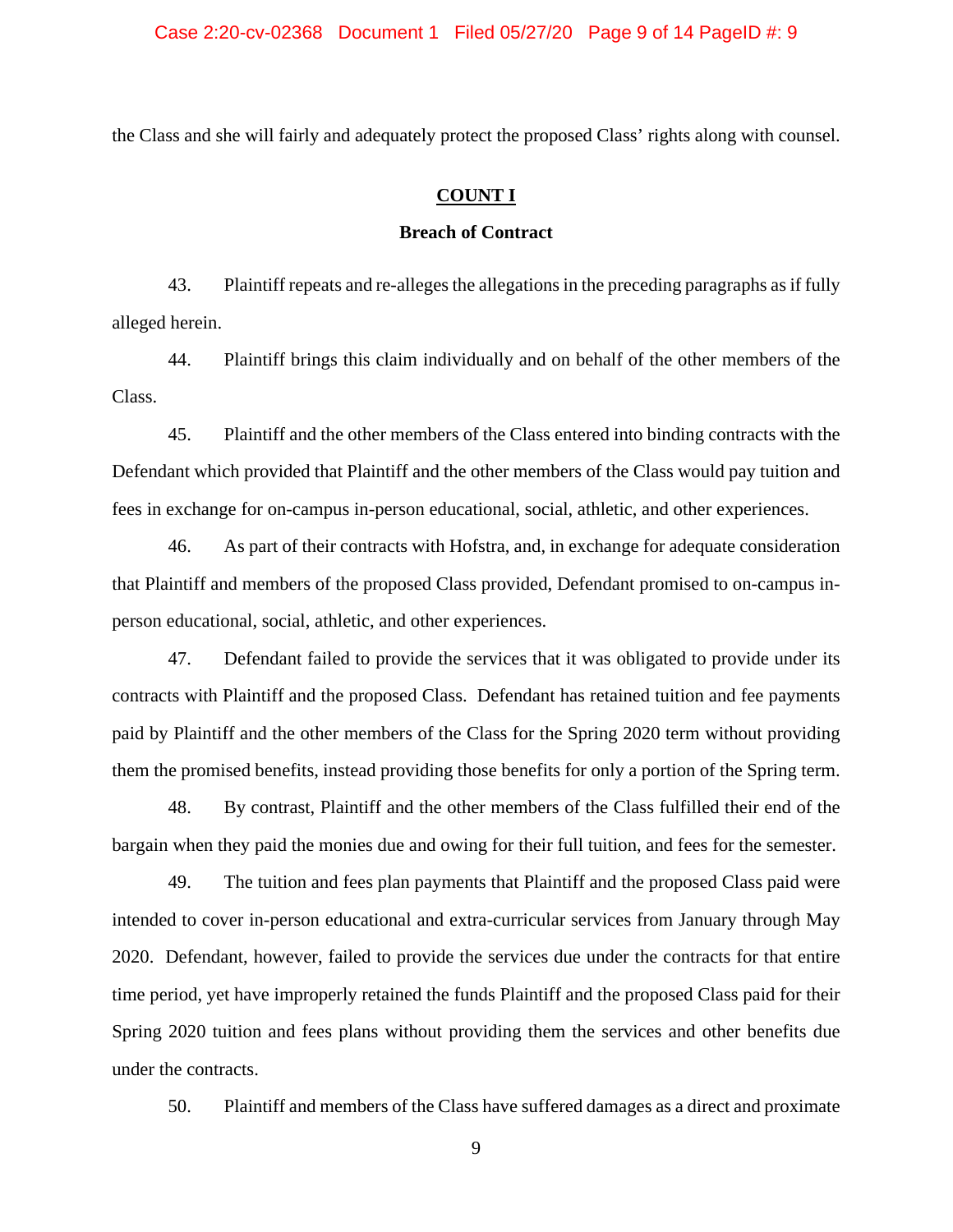# Case 2:20-cv-02368 Document 1 Filed 05/27/20 Page 10 of 14 PageID #: 10

result of Defendant' breach, including being deprived of the education, experience and services that they were promised and expected to obtain, and for which they have paid. They are entitled to damages including but not limited to prorated reimbursement of the tuition, fees and other expenses that were collected by Defendant for services that Defendant failed to deliver fully.

51. Defendant' performance under the contracts is not excused because of COVID-19. Even if performance was excused or impossible, Hofstra would nevertheless be required to return the funds received for services and/or goods that it did not provide.

#### **COUNT II**

#### **Restitution Based On Quasi-Contract**

52. Plaintiff repeats and re-alleges the allegations in the preceding paragraphs as if fully alleged herein.

53. Plaintiff brings this claim individually and on behalf of the other members of the Class in the alternative to the breach of contract claim brought in Count I.

54. Plaintiff and other members of the proposed Class conferred a benefit or enrichment on Hofstra by paying tuition and required fees Hofstra which were beneficial to Hofstra, at the expense of Plaintiff and the other members of the Class.

55. Plaintiff and the other members of the Class paid tuition and required fees and did not receive the full benefit of their bargain from Hofstra, thus resulting in their impoverishment.

56. Hofstra has retained the benefit paid by Plaintiff and the Class despite its failure to provide the services for which the benefit was paid.

57. There is no justification or cause for Hofstra's failure to return the portion of the tuition and fees that Hofstra has unjustifiably kept for itself even though it failed to complete the services for which Plaintiff provided the funds to Hofstra.

58. Accordingly, Hofstra has been unjustly enriched and should pay as restitution a prorated portion of the funds for the Spring 2020 semester that Plaintiff and the proposed Class paid for tuition and fees.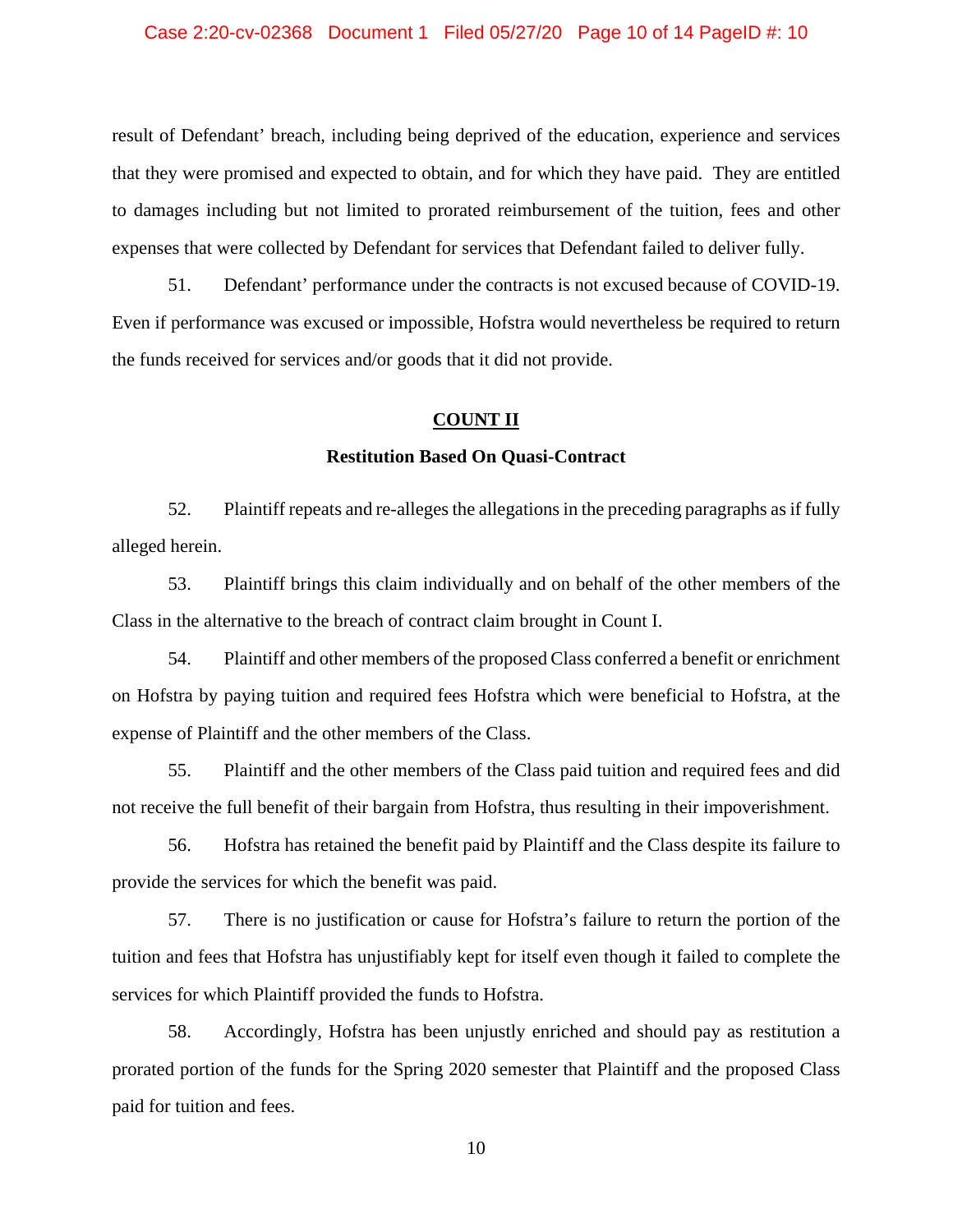#### **COUNT III**

#### **Conversion**

59. Plaintiff repeats and re-alleges the allegations in the preceding paragraphs as if fully alleged herein.

60. Plaintiff brings this claim individually and on behalf of the Class.

61. Plaintiff and the other members of the Class have a right to the in-person educational and extra-curricular services that they were supposed to be provided in exchange for their payments to Hofstra.

62. Defendant intentionally interfered with the rights of Plaintiff and the other members of the proposed Class when they retained fees intended to pay for on-campus classes, facilities, and activities, while moving all classes to an online, remote learning format and discontinued services and access to facilities for which Plaintiff and the members of the proposed Class had paid.

63. Defendant deprived the Plaintiff and the other members of the Class of their fees or of the right to the services for which their fees were intended to be used.

64. Class members demanded the return of the prorated, unused fees for the remainder of the Spring 2020 term.

65. Defendant's retention of the fees paid by Plaintiff and the other members of the Class without providing the services for which they paid deprived Plaintiff and the other members of the Class of the benefits for which the fees were paid. This interference with the services for which Plaintiff and the other members of the Class paid damaged Plaintiff and the other members of the Class in that they paid fees for services that were not and will not be provided.

66. Plaintiff and the other members of the Class are entitled to the return of prorated unused portion of the fees paid, through the end of the semester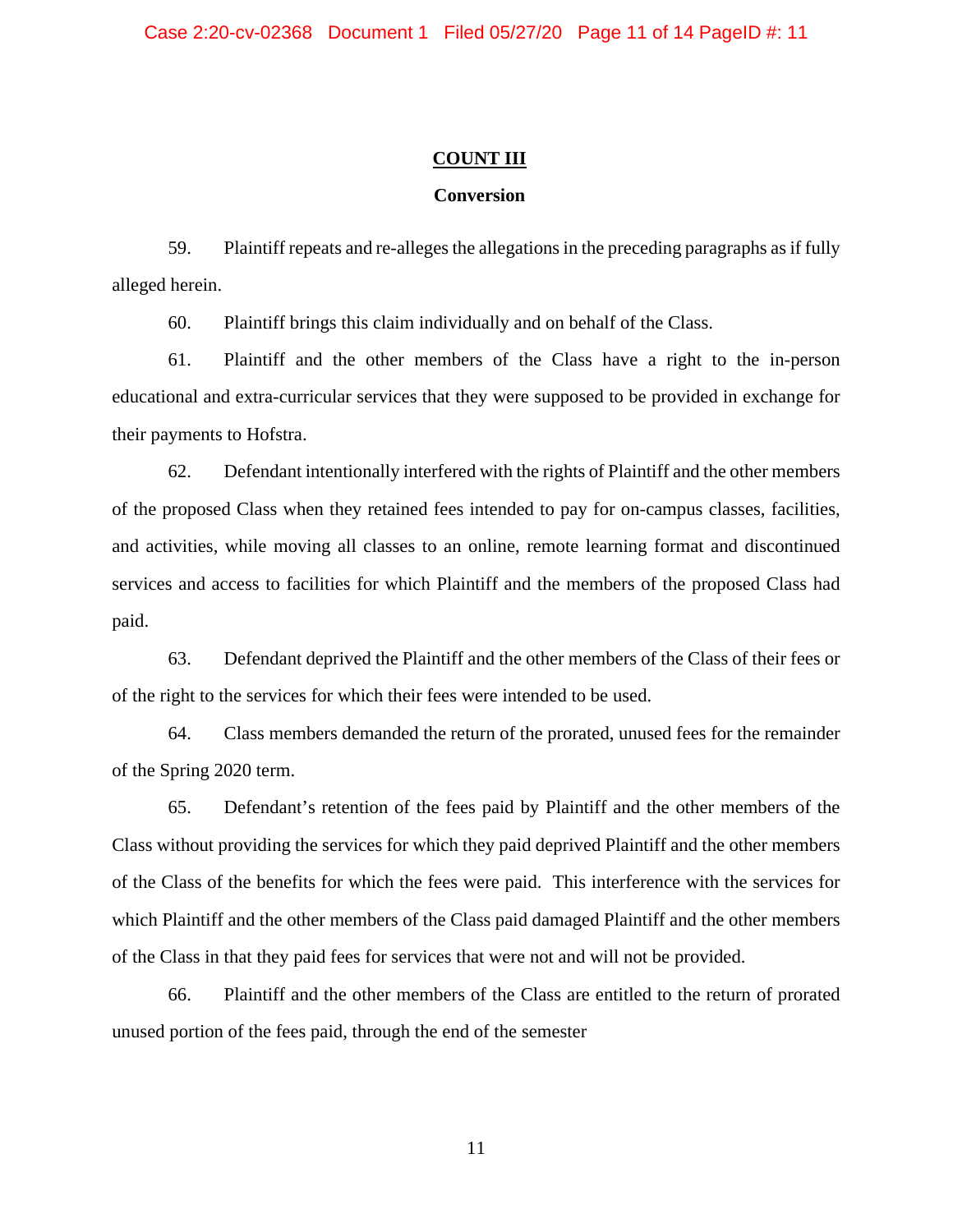#### **COUNT IV**

#### **Violation of New York GBL § 349**

67. Plaintiff repeats and re-alleges the allegations in the preceding paragraphs as if fully alleged herein.

68. Plaintiff brings this claim individually and on behalf of the Class.

69. When Defendant charged Plaintiff and members of the class for services it did not provide, Defendant committed a deceptive act and practice violative of N.Y. GBL § 349.

70. Defendant's deceptive acts and practices as set forth herein constitute "conduct of any business, trade or commerce, or in the furnishing of any service" in New York.

71. Plaintiff and members of the Class are "person[s] who ha[ve] been injured by reason of" Defendant's deceptive acts and practices. Indeed, Plaintiff and members of the Class have been charged fees and tuition for services and classes they have not received.

72. Therefore, Plaintiff, on behalf of herself and the Class, seeks to enjoin Defendant's unlawful conduct, and seeks to recover actual damages at least equal to a prorated amount of the fees and tuition paid by Plaintiff and all members of the Class or fifty dollars per each violation, whichever is greater.

73. Moreover, Defendant's violation was both willful and knowing. Defendant knew and/or should have known that retaining funds paid for services that Defendant could and would not provide was not consistent with the law. As a result, Plaintiff, on behalf of herself and the Class, seeks an order from the Court trebling Plaintiff and the Class's actual damages. Thus, Plaintiff, on behalf of herself and the Class, seeks to recover actual treble damages or fifty dollars per violation, whichever is greater.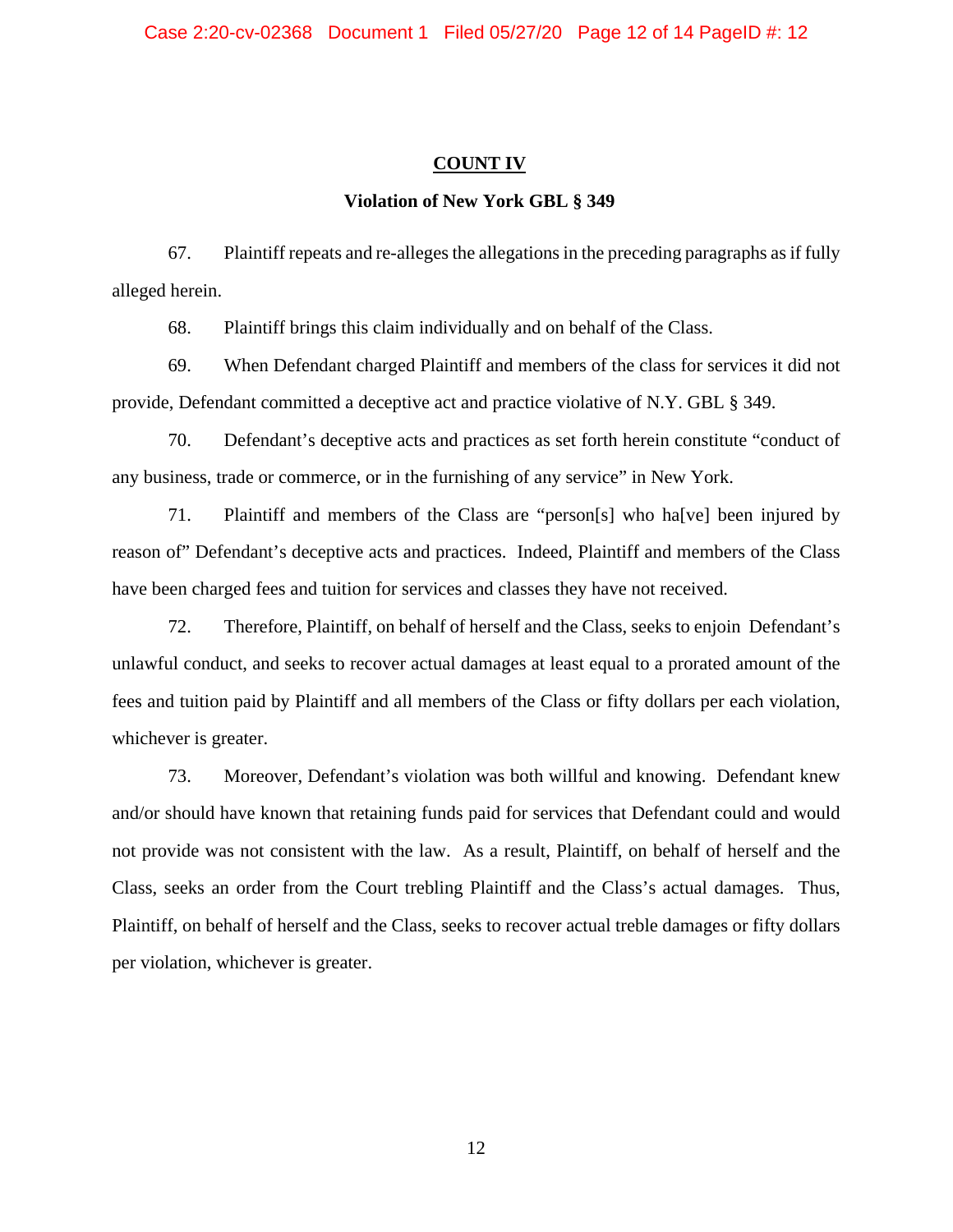### **PRAYER FOR RELIEF**

74. Plaintiff, on behalf of herself and on behalf of the members of the Class,

respectfully requests that the Court enter judgment in her favor and against Defendant as follows:

- a. Certifying the Class as requested herein, designating Plaintiff as Class representative, and appointing the undersigned counsel as Class Counsel;
- b. Declaring that Defendant is financially responsible for notifying the Class members of the pendency of this suit;
- c. Declaring that Defendant wrongfully kept the monies paid by the Class;
- d. Awarding injunctive relief, restitution, and treble damages as permitted by law or equity;
- e. Awarding Plaintiff's reasonable attorneys' fees, costs, and expenses;
- f. Awarding pre- and post-judgment interest on any amounts awarded; and
- g. Awarding such other and further relief as the Court deems just and proper.

# **JURY DEMAND**

75. Plaintiff demands a trial by jury pursuant to Rule 38 of the Federal Rules of Civil Procedure on all causes of action so triable.

Date: May 27, 2020 */s/ Ellen Noteware*

BERGER MONTAGUE PC Ellen Noteware 1818 Market Street, Suite 3600 Philadelphia, PA 19103 Tel.: 215.875.3000 Fax: 215.874.4604 [enoteware@bm.net](mailto:enoteware@bm.net)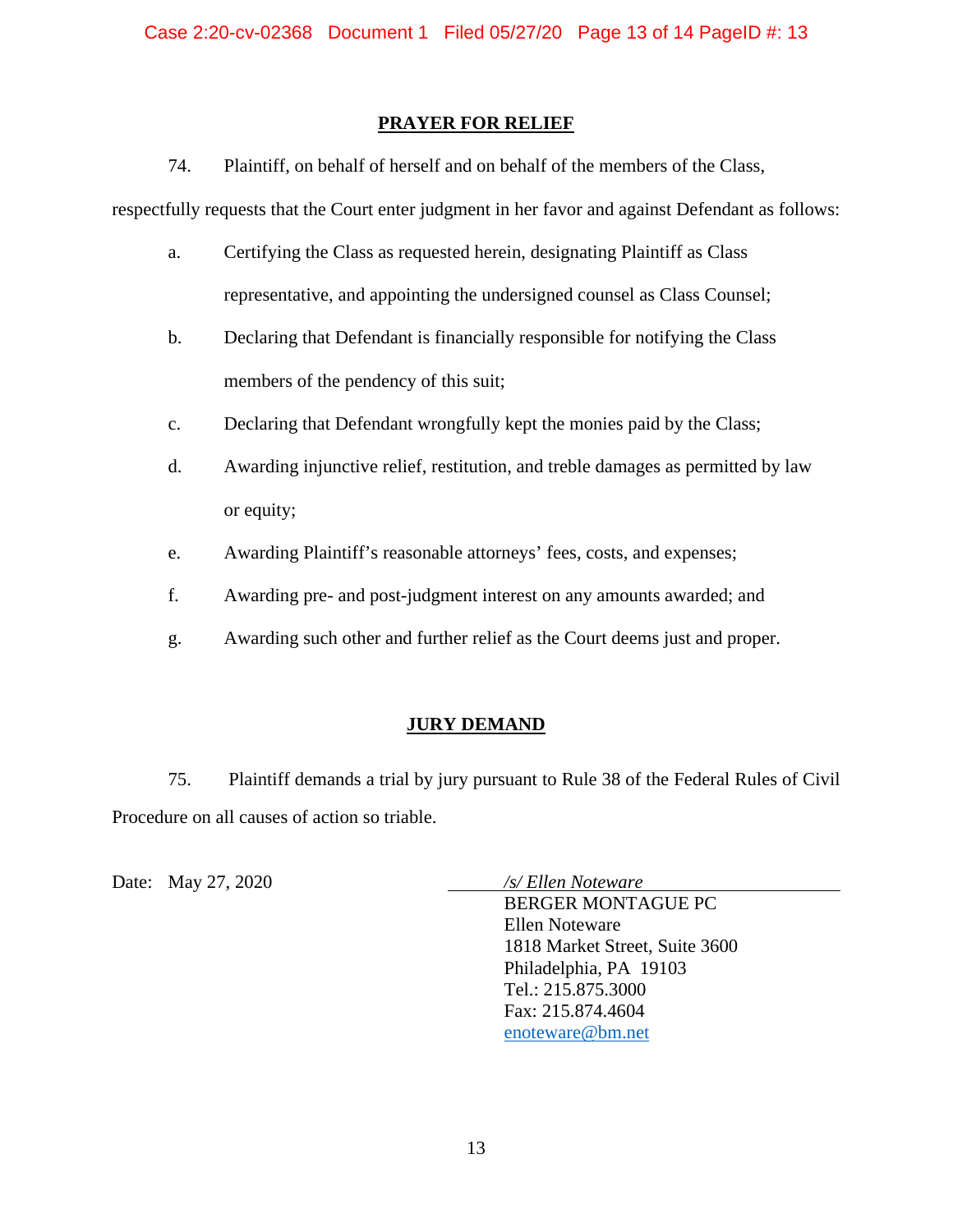E. Michelle Drake\* Joseph C. Hashmall\* 43 SE Main Street, Suite 505 Minneapolis, MN 55414 Tel.: 612.594.5999 Fax: 612.584.4470 [emdrake@bm.net](mailto:emdrake@bm.net) [jhashmall@bm.net](mailto:jhashmall@bm.net) \**pro hac vice forthcoming*

ATTORNEYS FOR PLAINTIFF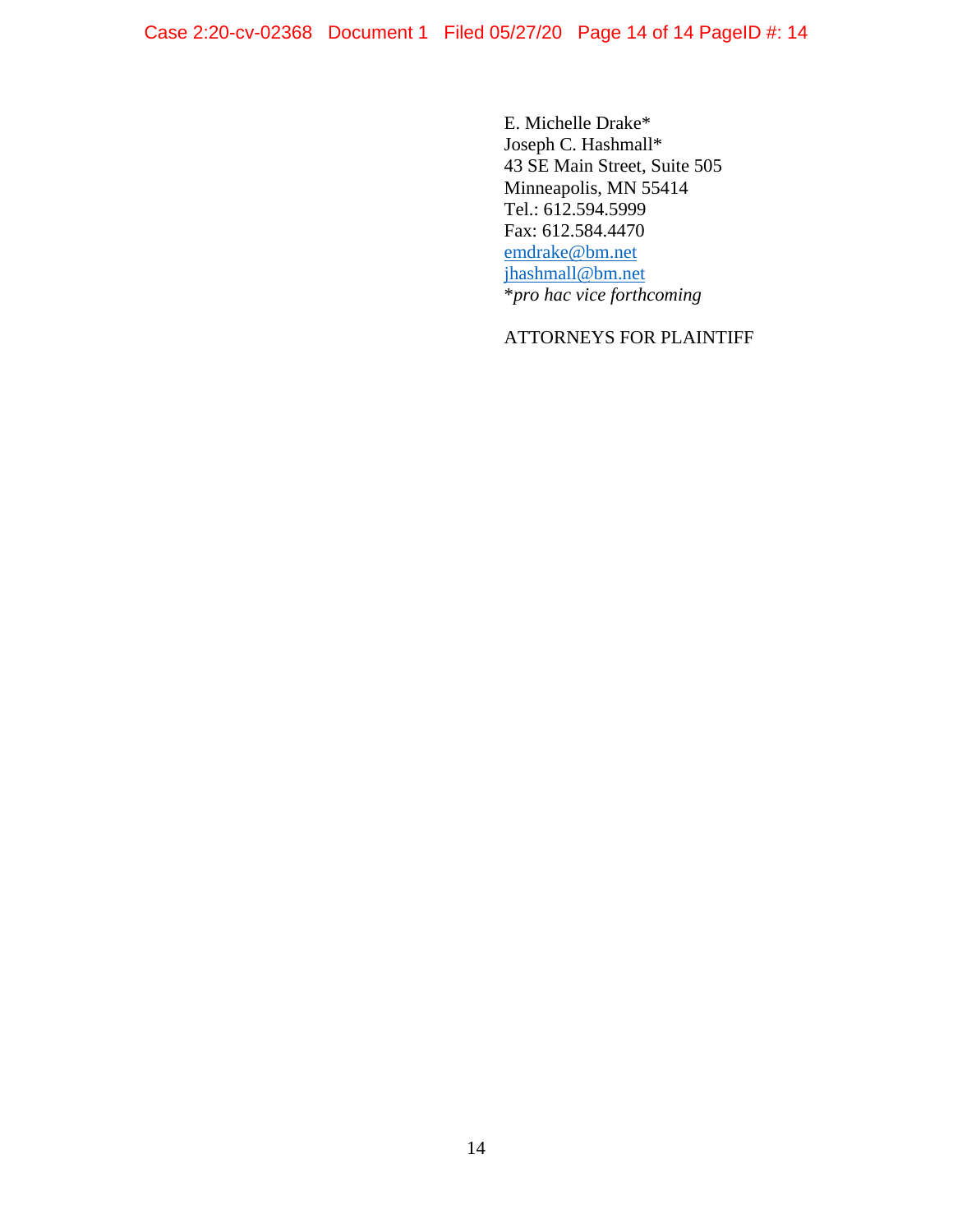# IS 44 (Rev. 09/19) Case 2:20-cv-02368 Document **+ d v ER SPIE E20** Page 1 of 3 PageID #: 15

The JS 44 civil cover sheet and the information contained herein neither replace nor supplement the filing and service of pleadings or other papers as required by law, except as provided by local rules of court. This form,

| I. (a) PLAINTIFFS                                                                                                                                                                                                                                                                                                                                                                                                                                                                                                                                                                                                                         |                                                                                                                                                                                                                                                                                                                                                                                                                                                                                                                                                                                                                                                                                                                                                                                                                                                                                                                                                                                                                                                                                                                                                                                                                                                                                                                                        | <b>DEFENDANTS</b>                                     |                                                                                                                                                                                                                                                                                                                                                                                                                            |                                                                                                                                                                                                                                                                                                                                                                                                                                                                                                           |                                                                                                                                                                                                                                                                                                                                                                                                                                                                                                                                                                                                                                                                                                                                                      |  |
|-------------------------------------------------------------------------------------------------------------------------------------------------------------------------------------------------------------------------------------------------------------------------------------------------------------------------------------------------------------------------------------------------------------------------------------------------------------------------------------------------------------------------------------------------------------------------------------------------------------------------------------------|----------------------------------------------------------------------------------------------------------------------------------------------------------------------------------------------------------------------------------------------------------------------------------------------------------------------------------------------------------------------------------------------------------------------------------------------------------------------------------------------------------------------------------------------------------------------------------------------------------------------------------------------------------------------------------------------------------------------------------------------------------------------------------------------------------------------------------------------------------------------------------------------------------------------------------------------------------------------------------------------------------------------------------------------------------------------------------------------------------------------------------------------------------------------------------------------------------------------------------------------------------------------------------------------------------------------------------------|-------------------------------------------------------|----------------------------------------------------------------------------------------------------------------------------------------------------------------------------------------------------------------------------------------------------------------------------------------------------------------------------------------------------------------------------------------------------------------------------|-----------------------------------------------------------------------------------------------------------------------------------------------------------------------------------------------------------------------------------------------------------------------------------------------------------------------------------------------------------------------------------------------------------------------------------------------------------------------------------------------------------|------------------------------------------------------------------------------------------------------------------------------------------------------------------------------------------------------------------------------------------------------------------------------------------------------------------------------------------------------------------------------------------------------------------------------------------------------------------------------------------------------------------------------------------------------------------------------------------------------------------------------------------------------------------------------------------------------------------------------------------------------|--|
|                                                                                                                                                                                                                                                                                                                                                                                                                                                                                                                                                                                                                                           | MIAH LATVALA, individually and on behalf of all others similarly situated                                                                                                                                                                                                                                                                                                                                                                                                                                                                                                                                                                                                                                                                                                                                                                                                                                                                                                                                                                                                                                                                                                                                                                                                                                                              |                                                       | <b>HOFSTRA UNIVERSITY</b>                                                                                                                                                                                                                                                                                                                                                                                                  |                                                                                                                                                                                                                                                                                                                                                                                                                                                                                                           |                                                                                                                                                                                                                                                                                                                                                                                                                                                                                                                                                                                                                                                                                                                                                      |  |
| (b) County of Residence of First Listed Plaintiff<br><b>Monroe County</b><br>(EXCEPT IN U.S. PLAINTIFF CASES)                                                                                                                                                                                                                                                                                                                                                                                                                                                                                                                             |                                                                                                                                                                                                                                                                                                                                                                                                                                                                                                                                                                                                                                                                                                                                                                                                                                                                                                                                                                                                                                                                                                                                                                                                                                                                                                                                        |                                                       | County of Residence of First Listed Defendant<br>Nassau County<br>(IN U.S. PLAINTIFF CASES ONLY)<br>IN LAND CONDEMNATION CASES, USE THE LOCATION OF<br>NOTE:<br>THE TRACT OF LAND INVOLVED.                                                                                                                                                                                                                                |                                                                                                                                                                                                                                                                                                                                                                                                                                                                                                           |                                                                                                                                                                                                                                                                                                                                                                                                                                                                                                                                                                                                                                                                                                                                                      |  |
| Attorneys (Firm Name, Address, and Telephone Number)<br>(c)                                                                                                                                                                                                                                                                                                                                                                                                                                                                                                                                                                               |                                                                                                                                                                                                                                                                                                                                                                                                                                                                                                                                                                                                                                                                                                                                                                                                                                                                                                                                                                                                                                                                                                                                                                                                                                                                                                                                        |                                                       | Attorneys (If Known)                                                                                                                                                                                                                                                                                                                                                                                                       |                                                                                                                                                                                                                                                                                                                                                                                                                                                                                                           |                                                                                                                                                                                                                                                                                                                                                                                                                                                                                                                                                                                                                                                                                                                                                      |  |
| See Addendum                                                                                                                                                                                                                                                                                                                                                                                                                                                                                                                                                                                                                              |                                                                                                                                                                                                                                                                                                                                                                                                                                                                                                                                                                                                                                                                                                                                                                                                                                                                                                                                                                                                                                                                                                                                                                                                                                                                                                                                        |                                                       |                                                                                                                                                                                                                                                                                                                                                                                                                            |                                                                                                                                                                                                                                                                                                                                                                                                                                                                                                           |                                                                                                                                                                                                                                                                                                                                                                                                                                                                                                                                                                                                                                                                                                                                                      |  |
|                                                                                                                                                                                                                                                                                                                                                                                                                                                                                                                                                                                                                                           | <b>II. BASIS OF JURISDICTION</b> (Place an "X" in One Box Only)                                                                                                                                                                                                                                                                                                                                                                                                                                                                                                                                                                                                                                                                                                                                                                                                                                                                                                                                                                                                                                                                                                                                                                                                                                                                        |                                                       |                                                                                                                                                                                                                                                                                                                                                                                                                            |                                                                                                                                                                                                                                                                                                                                                                                                                                                                                                           | <b>III. CITIZENSHIP OF PRINCIPAL PARTIES</b> (Place an "X" in One Box for Plaintiff                                                                                                                                                                                                                                                                                                                                                                                                                                                                                                                                                                                                                                                                  |  |
| $\Box$ 1 U.S. Government<br>Plaintiff                                                                                                                                                                                                                                                                                                                                                                                                                                                                                                                                                                                                     | 3 Federal Question<br>(U.S. Government Not a Party)                                                                                                                                                                                                                                                                                                                                                                                                                                                                                                                                                                                                                                                                                                                                                                                                                                                                                                                                                                                                                                                                                                                                                                                                                                                                                    |                                                       | (For Diversity Cases Only)<br>and One Box for Defendant)<br><b>DEF</b><br><b>PTF</b><br><b>PTF</b><br><b>DEF</b><br>Citizen of This State<br>$\Box$ 1<br>$\Box$ 1<br>Incorporated or Principal Place<br>$\Box$ 4<br>$\Box$ 4<br>of Business In This State                                                                                                                                                                  |                                                                                                                                                                                                                                                                                                                                                                                                                                                                                                           |                                                                                                                                                                                                                                                                                                                                                                                                                                                                                                                                                                                                                                                                                                                                                      |  |
| $\Box$ 2 U.S. Government<br>Defendant                                                                                                                                                                                                                                                                                                                                                                                                                                                                                                                                                                                                     | $\Box$ 4 Diversity<br>(Indicate Citizenship of Parties in Item III)                                                                                                                                                                                                                                                                                                                                                                                                                                                                                                                                                                                                                                                                                                                                                                                                                                                                                                                                                                                                                                                                                                                                                                                                                                                                    |                                                       | Citizen of Another State<br>Incorporated and Principal Place<br>$\Box$ 5<br>$\square$ 5<br>$\Box$ 2<br>$\Box$ 2<br>of Business In Another State                                                                                                                                                                                                                                                                            |                                                                                                                                                                                                                                                                                                                                                                                                                                                                                                           |                                                                                                                                                                                                                                                                                                                                                                                                                                                                                                                                                                                                                                                                                                                                                      |  |
|                                                                                                                                                                                                                                                                                                                                                                                                                                                                                                                                                                                                                                           |                                                                                                                                                                                                                                                                                                                                                                                                                                                                                                                                                                                                                                                                                                                                                                                                                                                                                                                                                                                                                                                                                                                                                                                                                                                                                                                                        |                                                       | Citizen or Subject of a<br>$\Box$ 3<br>Foreign Country                                                                                                                                                                                                                                                                                                                                                                     | 3 Foreign Nation                                                                                                                                                                                                                                                                                                                                                                                                                                                                                          | $\Box$ 6<br>$\Box$ 6                                                                                                                                                                                                                                                                                                                                                                                                                                                                                                                                                                                                                                                                                                                                 |  |
| <b>IV. NATURE OF SUIT</b> (Place an "X" in One Box Only)<br><b>CONTRACT</b>                                                                                                                                                                                                                                                                                                                                                                                                                                                                                                                                                               | <b>TORTS</b>                                                                                                                                                                                                                                                                                                                                                                                                                                                                                                                                                                                                                                                                                                                                                                                                                                                                                                                                                                                                                                                                                                                                                                                                                                                                                                                           |                                                       | <b>FORFEITURE/PENALTY</b>                                                                                                                                                                                                                                                                                                                                                                                                  | <b>BANKRUPTCY</b>                                                                                                                                                                                                                                                                                                                                                                                                                                                                                         | Click here for: Nature of Suit Code Descriptions.<br><b>OTHER STATUTES</b>                                                                                                                                                                                                                                                                                                                                                                                                                                                                                                                                                                                                                                                                           |  |
| $\Box$ 110 Insurance<br>$\Box$ 120 Marine<br>130 Miller Act<br>$\Box$ 140 Negotiable Instrument<br>$\Box$ 150 Recovery of Overpayment<br>& Enforcement of Judgment<br>151 Medicare Act<br>152 Recovery of Defaulted<br><b>Student Loans</b><br>(Excludes Veterans)<br>$\Box$ 153 Recovery of Overpayment<br>of Veteran's Benefits<br>160 Stockholders' Suits<br>X 190 Other Contract<br>195 Contract Product Liability<br>$\Box$ 196 Franchise<br><b>REAL PROPERTY</b><br>$\Box$ 210 Land Condemnation<br>220 Foreclosure<br>230 Rent Lease & Ejectment<br>240 Torts to Land<br>245 Tort Product Liability<br>290 All Other Real Property | PERSONAL INJURY<br>PERSONAL INJURY<br>$\Box$ 310 Airplane<br>$\Box$ 365 Personal Injury -<br>315 Airplane Product<br>Product Liability<br>Liability<br>367 Health Care/<br>$\Box$ 320 Assault, Libel &<br>Pharmaceutical<br>Slander<br>Personal Injury<br>□ 330 Federal Employers'<br>Product Liability<br>368 Asbestos Personal<br>Liability<br>□ 340 Marine<br><b>Injury Product</b><br>345 Marine Product<br>Liability<br>PERSONAL PROPERTY<br>Liability<br>□ 350 Motor Vehicle<br>370 Other Fraud<br>□ 355 Motor Vehicle<br>$\Box$ 371 Truth in Lending<br>380 Other Personal<br>Product Liability<br>360 Other Personal<br>Property Damage<br>385 Property Damage<br>Injury<br>$\Box$ 362 Personal Injury -<br>Product Liability<br>Medical Malpractice<br><b>PRISONER PETITIONS</b><br><b>CIVIL RIGHTS</b><br>$\Box$ 440 Other Civil Rights<br><b>Habeas Corpus:</b><br>$\Box$ 441 Voting<br>463 Alien Detainee<br>$\Box$ 442 Employment<br>$\Box$ 510 Motions to Vacate<br>$\Box$ 443 Housing/<br>Sentence<br>Accommodations<br>□ 530 General<br>445 Amer. w/Disabilities -<br>535 Death Penalty<br>Employment<br>Other:<br>$\Box$ 446 Amer. w/Disabilities<br>$\Box$ 540 Mandamus & Other<br>$\Box$ 550 Civil Rights<br>Other<br>448 Education<br>555 Prison Condition<br>560 Civil Detainee -<br>Conditions of<br>Confinement |                                                       | 5 625 Drug Related Seizure<br>of Property 21 USC 881<br>$\Box$ 690 Other<br><b>LABOR</b><br>710 Fair Labor Standards<br>Act<br>720 Labor/Management<br>Relations<br>740 Railway Labor Act<br>751 Family and Medical<br>Leave Act<br>790 Other Labor Litigation<br>791 Employee Retirement<br>Income Security Act<br><b>IMMIGRATION</b><br>$\Box$ 462 Naturalization Application<br>$\Box$ 465 Other Immigration<br>Actions | 158 122 Appeal 28 USC 158<br>423 Withdrawal<br>28 USC 157<br><b>PROPERTY RIGHTS</b><br>$\Box$ 820 Copyrights<br>□ 830 Patent<br>□ 835 Patent - Abbreviated<br>New Drug Application<br>□ 840 Trademark<br><b>SOCIAL SECURITY</b><br>$\overline{1}$ 861 HIA (1395ff)<br>$\Box$ 862 Black Lung (923)<br>$\Box$ 863 DIWC/DIWW (405(g))<br>□ 864 SSID Title XVI<br>$\Box$ 865 RSI (405(g))<br><b>FEDERAL TAX SUITS</b><br>7 870 Taxes (U.S. Plaintiff<br>or Defendant)<br>□ 871 IRS-Third Party<br>26 USC 7609 | 375 False Claims Act<br>$\Box$ 376 Qui Tam (31 USC)<br>3729(a)<br>$\Box$ 400 State Reapportionment<br>$\Box$ 410 Antitrust<br>$\Box$ 430 Banks and Banking<br>$\Box$ 450 Commerce<br>$\Box$ 460 Deportation<br>1 470 Racketeer Influenced and<br>Corrupt Organizations<br>480 Consumer Credit<br>(15 USC 1681 or 1692)<br>485 Telephone Consumer<br>Protection Act<br>□ 490 Cable/Sat TV<br>□ 850 Securities/Commodities/<br>Exchange<br>□ 890 Other Statutory Actions<br>□ 891 Agricultural Acts<br>1 893 Environmental Matters<br>$\Box$ 895 Freedom of Information<br>Act<br>□ 896 Arbitration<br>□ 899 Administrative Procedure<br>Act/Review or Appeal of<br><b>Agency Decision</b><br>$\Box$ 950 Constitutionality of<br><b>State Statutes</b> |  |
| V. ORIGIN (Place an "X" in One Box Only)<br>$\mathbf{X}$ 1 Original<br>Proceeding                                                                                                                                                                                                                                                                                                                                                                                                                                                                                                                                                         | $\square$ 2 Removed from<br>Remanded from<br>$\Box$ 3<br><b>State Court</b><br>Appellate Court                                                                                                                                                                                                                                                                                                                                                                                                                                                                                                                                                                                                                                                                                                                                                                                                                                                                                                                                                                                                                                                                                                                                                                                                                                         | $\Box$ 4 Reinstated or                                | $\Box$ 5 Transferred from<br>Reopened<br>(specify)                                                                                                                                                                                                                                                                                                                                                                         | $\Box$ 6 Multidistrict<br>Litigation -<br><b>Another District</b><br>Transfer                                                                                                                                                                                                                                                                                                                                                                                                                             | $\Box$ 8 Multidistrict<br>Litigation -<br>Direct File                                                                                                                                                                                                                                                                                                                                                                                                                                                                                                                                                                                                                                                                                                |  |
| VI. CAUSE OF ACTION                                                                                                                                                                                                                                                                                                                                                                                                                                                                                                                                                                                                                       | Cite the U.S. Civil Statute under which you are filing (Do not cite jurisdictional statutes unless diversity):<br>28 U.S.C. § 1332(d)(2)(A), as modified by the Class Action Fairness Act of 2005 and 28 U.S.C. § 1391(b)(1).<br>Brief description of cause:<br>Seeks disgorgement and monetary damages in the amount of prorated, unused amounts of tuition and fees.                                                                                                                                                                                                                                                                                                                                                                                                                                                                                                                                                                                                                                                                                                                                                                                                                                                                                                                                                                 |                                                       |                                                                                                                                                                                                                                                                                                                                                                                                                            |                                                                                                                                                                                                                                                                                                                                                                                                                                                                                                           |                                                                                                                                                                                                                                                                                                                                                                                                                                                                                                                                                                                                                                                                                                                                                      |  |
| <b>VII. REQUESTED IN</b><br><b>COMPLAINT:</b>                                                                                                                                                                                                                                                                                                                                                                                                                                                                                                                                                                                             | ⊠<br>CHECK IF THIS IS A CLASS ACTION<br>UNDER RULE 23, F.R.Cv.P.                                                                                                                                                                                                                                                                                                                                                                                                                                                                                                                                                                                                                                                                                                                                                                                                                                                                                                                                                                                                                                                                                                                                                                                                                                                                       |                                                       | <b>DEMAND \$</b><br>5,000,000.00                                                                                                                                                                                                                                                                                                                                                                                           | <b>JURY DEMAND:</b>                                                                                                                                                                                                                                                                                                                                                                                                                                                                                       | CHECK YES only if demanded in complaint:<br>X Yes<br>$\Box$ No                                                                                                                                                                                                                                                                                                                                                                                                                                                                                                                                                                                                                                                                                       |  |
| VIII. RELATED CASE(S)<br><b>IF ANY</b>                                                                                                                                                                                                                                                                                                                                                                                                                                                                                                                                                                                                    | (See instructions):<br><b>JUDGE</b>                                                                                                                                                                                                                                                                                                                                                                                                                                                                                                                                                                                                                                                                                                                                                                                                                                                                                                                                                                                                                                                                                                                                                                                                                                                                                                    |                                                       |                                                                                                                                                                                                                                                                                                                                                                                                                            | <b>DOCKET NUMBER</b>                                                                                                                                                                                                                                                                                                                                                                                                                                                                                      | $20$ -cv-2368                                                                                                                                                                                                                                                                                                                                                                                                                                                                                                                                                                                                                                                                                                                                        |  |
| <b>DATE</b><br>05/27/2020<br><b>FOR OFFICE USE ONLY</b>                                                                                                                                                                                                                                                                                                                                                                                                                                                                                                                                                                                   |                                                                                                                                                                                                                                                                                                                                                                                                                                                                                                                                                                                                                                                                                                                                                                                                                                                                                                                                                                                                                                                                                                                                                                                                                                                                                                                                        | SIGNATURE OF ATTORNEY OF RECORD<br>/s/ Ellen Noteware |                                                                                                                                                                                                                                                                                                                                                                                                                            |                                                                                                                                                                                                                                                                                                                                                                                                                                                                                                           |                                                                                                                                                                                                                                                                                                                                                                                                                                                                                                                                                                                                                                                                                                                                                      |  |
| <b>RECEIPT#</b>                                                                                                                                                                                                                                                                                                                                                                                                                                                                                                                                                                                                                           | <b>AMOUNT</b><br><b>APPLYING IFP</b>                                                                                                                                                                                                                                                                                                                                                                                                                                                                                                                                                                                                                                                                                                                                                                                                                                                                                                                                                                                                                                                                                                                                                                                                                                                                                                   |                                                       | <b>JUDGE</b>                                                                                                                                                                                                                                                                                                                                                                                                               | MAG. JUDGE                                                                                                                                                                                                                                                                                                                                                                                                                                                                                                |                                                                                                                                                                                                                                                                                                                                                                                                                                                                                                                                                                                                                                                                                                                                                      |  |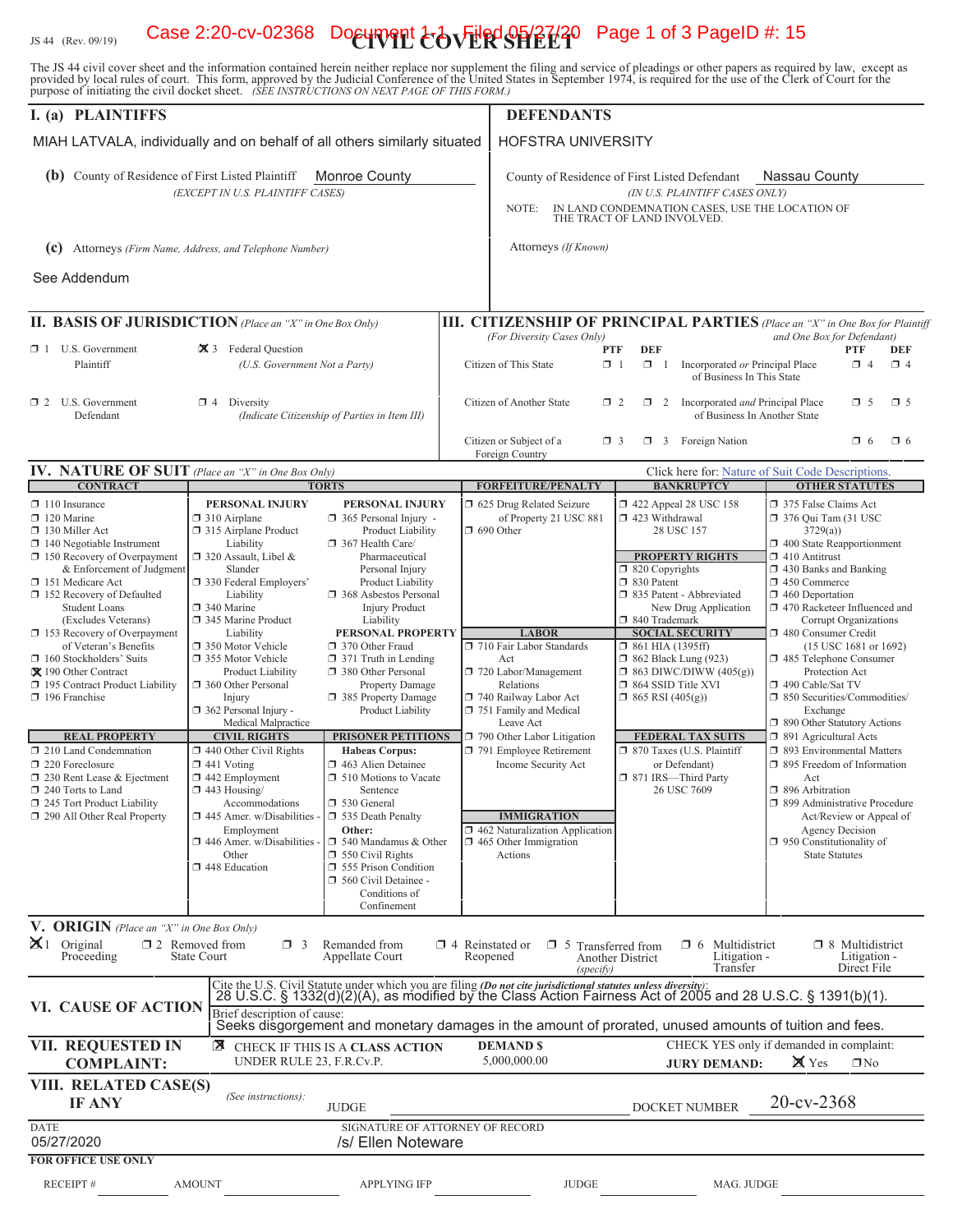#### **INSTRUCTIONS FOR ATTORNEYS COMPLETING CIVIL COVER SHEET FORM JS 44**

Authority For Civil Cover Sheet

The JS 44 civil cover sheet and the information contained herein neither replaces nor supplements the filings and service of pleading or other papers as required by law, except as provided by local rules of court. This form, approved by the Judicial Conference of the United States in September 1974, is required for the use of the Clerk of Court for the purpose of initiating the civil docket sheet. Consequently, a civil cover sheet is submitted to the Clerk of Court for each civil complaint filed. The attorney filing a case should complete the form as follows:

- **I.(a)** Plaintiffs-Defendants. Enter names (last, first, middle initial) of plaintiff and defendant. If the plaintiff or defendant is a government agency, use only the full name or standard abbreviations. If the plaintiff or defendant is an official within a government agency, identify first the agency and then the official, giving both name and title.
- (b) County of Residence. For each civil case filed, except U.S. plaintiff cases, enter the name of the county where the first listed plaintiff resides at the time of filing. In U.S. plaintiff cases, enter the name of the county in which the first listed defendant resides at the time of filing. (NOTE: In land condemnation cases, the county of residence of the "defendant" is the location of the tract of land involved.)
- (c) Attorneys. Enter the firm name, address, telephone number, and attorney of record. If there are several attorneys, list them on an attachment, noting in this section "(see attachment)".

**II.** Jurisdiction. The basis of jurisdiction is set forth under Rule 8(a), F.R.Cv.P., which requires that jurisdictions be shown in pleadings. Place an "X" in one of the boxes. If there is more than one basis of jurisdiction, precedence is given in the order shown below.

United States plaintiff. (1) Jurisdiction based on 28 U.S.C. 1345 and 1348. Suits by agencies and officers of the United States are included here. United States defendant. (2) When the plaintiff is suing the United States, its officers or agencies, place an "X" in this box.

Federal question. (3) This refers to suits under 28 U.S.C. 1331, where jurisdiction arises under the Constitution of the United States, an amendment to the Constitution, an act of Congress or a treaty of the United States. In cases where the U.S. is a party, the U.S. plaintiff or defendant code takes precedence, and box 1 or 2 should be marked.

Diversity of citizenship. (4) This refers to suits under 28 U.S.C. 1332, where parties are citizens of different states. When Box 4 is checked, the citizenship of the different parties must be checked. (See Section III below; **NOTE: federal question actions take precedence over diversity** cases.)

- **III.** Residence (citizenship) of Principal Parties. This section of the JS 44 is to be completed if diversity of citizenship was indicated above. Mark this section for each principal party.
- **IV.** Nature of Suit. Place an "X" in the appropriate box. If there are multiple nature of suit codes associated with the case, pick the nature of suit code that is most applicable. Click here for: Nature of Suit Code Descriptions.
- **V.** Origin. Place an "X" in one of the seven boxes.

Original Proceedings. (1) Cases which originate in the United States district courts.

Removed from State Court. (2) Proceedings initiated in state courts may be removed to the district courts under Title 28 U.S.C., Section 1441. Remanded from Appellate Court. (3) Check this box for cases remanded to the district court for further action. Use the date of remand as the filing date.

Reinstated or Reopened. (4) Check this box for cases reinstated or reopened in the district court. Use the reopening date as the filing date. Transferred from Another District. (5) For cases transferred under Title 28 U.S.C. Section 1404(a). Do not use this for within district transfers or multidistrict litigation transfers.

Multidistrict Litigation – Transfer. (6) Check this box when a multidistrict case is transferred into the district under authority of Title 28 U.S.C. Section 1407.

Multidistrict Litigation – Direct File. (8) Check this box when a multidistrict case is filed in the same district as the Master MDL docket. **PLEASE NOTE THAT THERE IS NOT AN ORIGIN CODE 7.** Origin Code 7 was used for historical records and is no longer relevant due to changes in statue.

- VI. Cause of Action. Report the civil statute directly related to the cause of action and give a brief description of the cause. Do not cite jurisdictional statutes unless diversity. Example: U.S. Civil Statute: 47 USC 553 Brief Description: Unauthorized reception of cable service
- **VII.** Requested in Complaint. Class Action. Place an "X" in this box if you are filing a class action under Rule 23, F.R.Cv.P. Demand. In this space enter the actual dollar amount being demanded or indicate other demand, such as a preliminary injunction. Jury Demand. Check the appropriate box to indicate whether or not a jury is being demanded.
- VIII. Related Cases. This section of the JS 44 is used to reference related pending cases, if any. If there are related pending cases, insert the docket numbers and the corresponding judge names for such cases.

Date and Attorney Signature. Date and sign the civil cover sheet.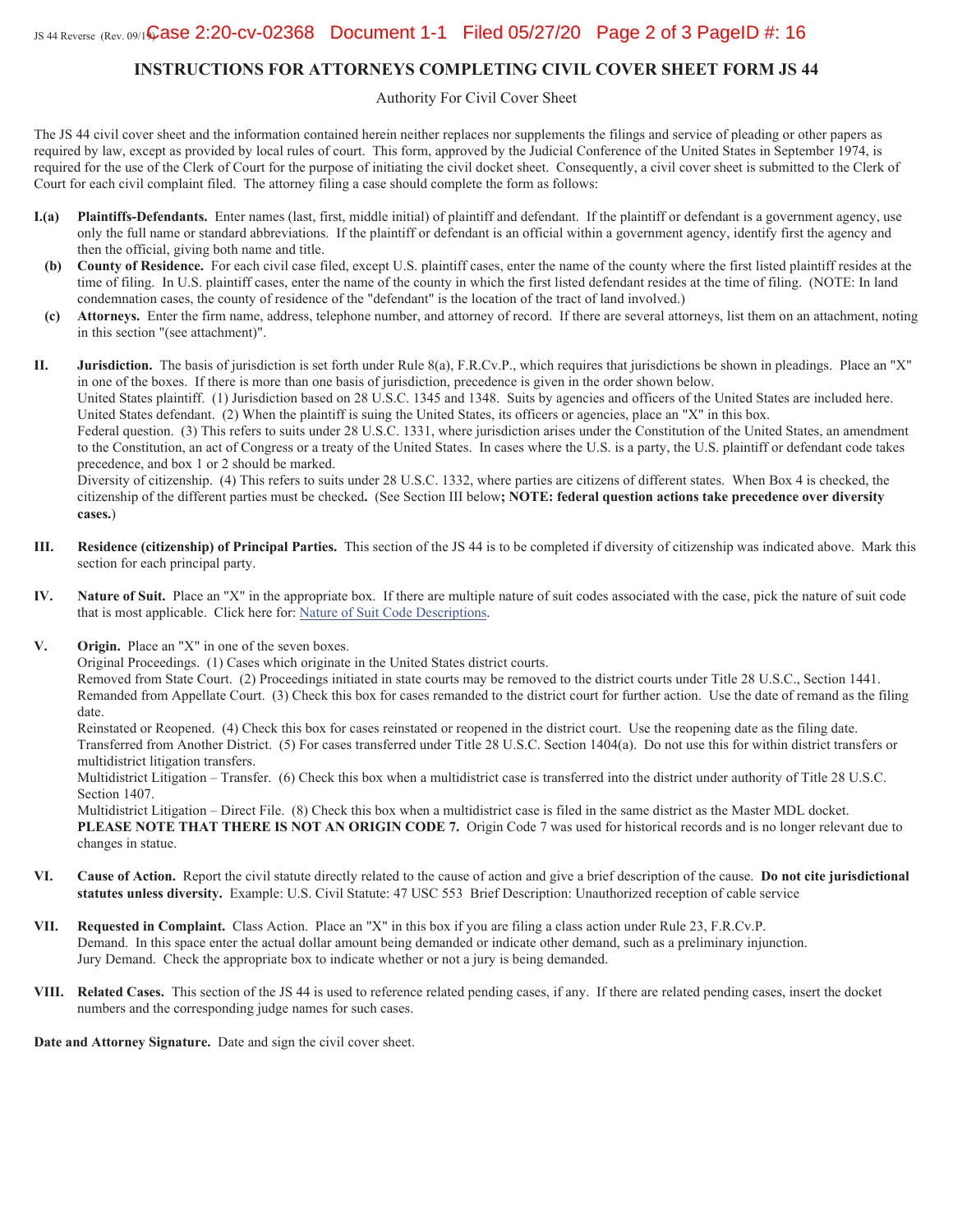# **Addendum**

# **(c) Attorneys (Firm Name, Address and Telephone Number)**

BERGER MONTAGUE PC Ellen Noteware 1818 Market Street, Suite 3600 Philadelphia, PA 19103 Tel.: 215.875.3000 Fax: 215.874.4604 enoteware@bm.net

BERGER MONTAGUE PC E. Michelle Drake Joseph C. Hashmall 43 SE Main Street, Suite 505 Minneapolis, MN 55414 Tel.: 612.594.5999 Fax: 612.584.4470 emdrake@bm.net jhashmall@bm.net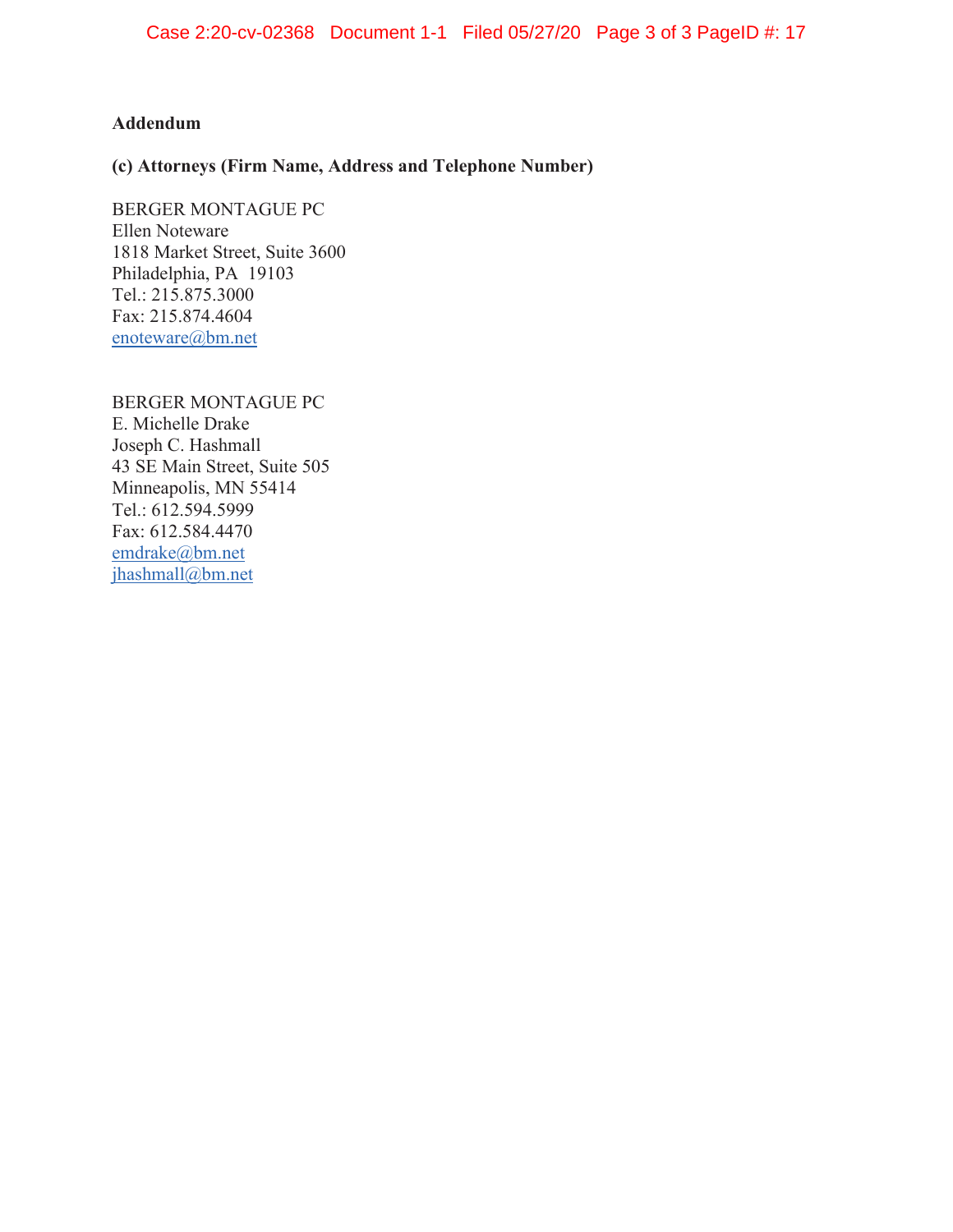Case 2:20-cv-02368 Document 1-2 Filed 05/27/20 Page 1 of 2 PageID #: 18

AO 440 (Rev. 06/12) Summons in a Civil Action

# UNITED STATES DISTRICT COURT

for the

Eastern District of New York

)  $\lambda$ 

MIAH LATVALA, individually and on behalf of all others similarly situated

| <b>UNIOR</b> SIMILARITY SILUCIUS |                             |
|----------------------------------|-----------------------------|
| Plaintiff(s)                     | Civil Action No. 20-cv-2368 |
| V.<br><b>HOFSTRA UNIVERSITY</b>  |                             |
|                                  |                             |
| Defendant(s)                     |                             |

## **SUMMONS IN A CIVIL ACTION**

To: *(Defendant's name and address)*

HOFSTRA UNIVERSITY Dolores Fredrich, Senior Vice President for Legal Affairs and General Counsel Hofstra University Hempstead, NY 11549-1000

A lawsuit has been filed against you.

Within 21 days after service of this summons on you (not counting the day you received it) — or 60 days if you are the United States or a United States agency, or an officer or employee of the United States described in Fed. R. Civ. P. 12 (a)(2) or  $(3)$  — you must serve on the plaintiff an answer to the attached complaint or a motion under Rule 12 of the Federal Rules of Civil Procedure. The answer or motion must be served on the plaintiff or plaintiff's attorney, whose name and address are: Ellen Noteware

Berger Montague PC 1818 Market Street, Suite 3600 Philadelphia, PA 19103

If you fail to respond, judgment by default will be entered against you for the relief demanded in the complaint. You also must file your answer or motion with the court.

*CLERK OF COURT*

Date:

*Signature of Clerk or Deputy Clerk*